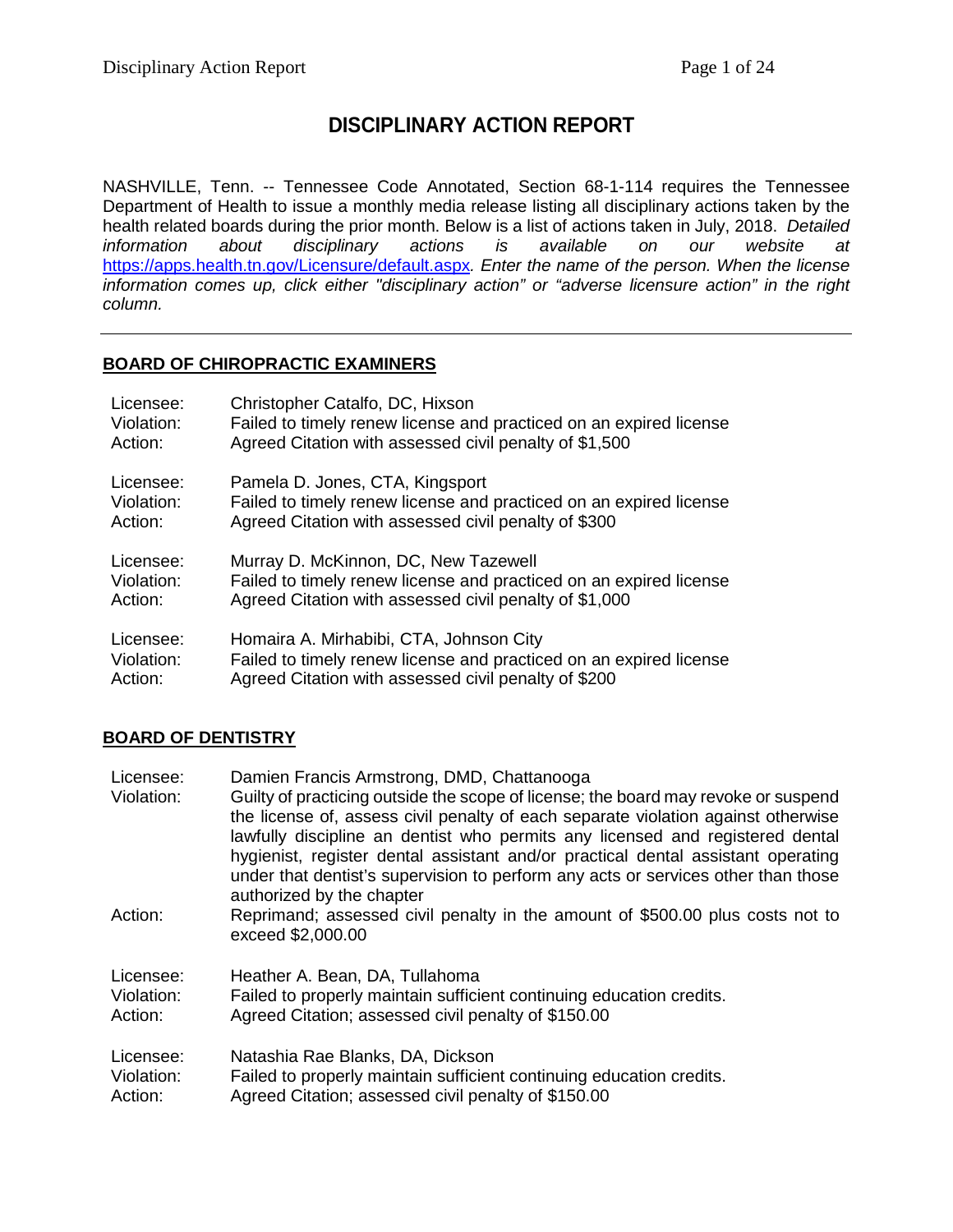| Licensee:                          | Rachel A. Bledsoe, RDH, Johnson City                                                                                                                                                                                                                                                                                                                                                                                                                                                                                                                                                                                                                                                            |
|------------------------------------|-------------------------------------------------------------------------------------------------------------------------------------------------------------------------------------------------------------------------------------------------------------------------------------------------------------------------------------------------------------------------------------------------------------------------------------------------------------------------------------------------------------------------------------------------------------------------------------------------------------------------------------------------------------------------------------------------|
| Violation:                         | Failed to properly maintain sufficient continuing education credits.                                                                                                                                                                                                                                                                                                                                                                                                                                                                                                                                                                                                                            |
| Action:                            | Agreed Citation; assessed civil penalty of \$300.00                                                                                                                                                                                                                                                                                                                                                                                                                                                                                                                                                                                                                                             |
| Licensee:                          | Marquietta C. Broadwater, DA, Kingsport                                                                                                                                                                                                                                                                                                                                                                                                                                                                                                                                                                                                                                                         |
| Violation:                         | Failed to properly maintain sufficient continuing education credits.                                                                                                                                                                                                                                                                                                                                                                                                                                                                                                                                                                                                                            |
| Action:                            | Agreed Citation; assessed civil penalty of \$150.00                                                                                                                                                                                                                                                                                                                                                                                                                                                                                                                                                                                                                                             |
| Licensee:                          | Cathy J. Campbell, DA, Nolensville                                                                                                                                                                                                                                                                                                                                                                                                                                                                                                                                                                                                                                                              |
| Violation:                         | Failed to properly maintain sufficient continuing education credits.                                                                                                                                                                                                                                                                                                                                                                                                                                                                                                                                                                                                                            |
| Action:                            | Agreed Citation; assessed civil penalty of \$150.00                                                                                                                                                                                                                                                                                                                                                                                                                                                                                                                                                                                                                                             |
| Licensee:                          | Yutodika Y. Campbell, DA, Hermitage                                                                                                                                                                                                                                                                                                                                                                                                                                                                                                                                                                                                                                                             |
| Violation:                         | Failed to properly maintain sufficient continuing education credits.                                                                                                                                                                                                                                                                                                                                                                                                                                                                                                                                                                                                                            |
| Action:                            | Agreed Citation; assessed civil penalty of \$150.00                                                                                                                                                                                                                                                                                                                                                                                                                                                                                                                                                                                                                                             |
| Licensee:                          | Christian Clinard, DDS, Knoxville                                                                                                                                                                                                                                                                                                                                                                                                                                                                                                                                                                                                                                                               |
| Violation:                         | Failed to properly maintain sufficient continuing education credits.                                                                                                                                                                                                                                                                                                                                                                                                                                                                                                                                                                                                                            |
| Action:                            | Agreed Citation; assessed civil penalty of \$600.00                                                                                                                                                                                                                                                                                                                                                                                                                                                                                                                                                                                                                                             |
| Licensee:<br>Violation:<br>Action: | Polisha Gaile Conner, RDA, Chattanooga<br>Unprofessional, dishonorable or unethical conduct; making false or misleading<br>statements or representations, being guilty of fraud or deceit in obtaining<br>admission to practice or in being guilty of fraud or deceit in the practice of dentistry<br>or dental hygiene or as a registered dental assistant; dispensing, prescribing or<br>otherwise distributing any controlled substance or any other drug not in the course<br>of professional practice, or not in good faith to relieve pain and suffering or not to<br>cure an ailment, physical infirmity or disease<br>License suspended with terms; plus costs not to exceed \$1,000.00 |
| Licensee:                          | Katelyn S. Crone, RDH, Brentwood                                                                                                                                                                                                                                                                                                                                                                                                                                                                                                                                                                                                                                                                |
| Violation:                         | Failed to properly maintain sufficient continuing education credits.                                                                                                                                                                                                                                                                                                                                                                                                                                                                                                                                                                                                                            |
| Action:                            | Agreed Citation; assessed civil penalty of \$300.00                                                                                                                                                                                                                                                                                                                                                                                                                                                                                                                                                                                                                                             |
| Licensee:                          | Lauri L. Dixon, DA, West Memphis, Arkansas                                                                                                                                                                                                                                                                                                                                                                                                                                                                                                                                                                                                                                                      |
| Violation:                         | Failed to properly maintain sufficient continuing education credits.                                                                                                                                                                                                                                                                                                                                                                                                                                                                                                                                                                                                                            |
| Action:                            | Agreed Citation; assessed civil penalty of \$300.00                                                                                                                                                                                                                                                                                                                                                                                                                                                                                                                                                                                                                                             |
| Licensee:                          | Yen R. Doran, DA, Kingsport                                                                                                                                                                                                                                                                                                                                                                                                                                                                                                                                                                                                                                                                     |
| Violation:                         | Failed to properly maintain sufficient continuing education credits.                                                                                                                                                                                                                                                                                                                                                                                                                                                                                                                                                                                                                            |
| Action:                            | Agreed Citation; assessed civil penalty of \$150.00                                                                                                                                                                                                                                                                                                                                                                                                                                                                                                                                                                                                                                             |
| Licensee:                          | Chad Fowler, DDS, Franklin                                                                                                                                                                                                                                                                                                                                                                                                                                                                                                                                                                                                                                                                      |
| Violation:                         | Failed to properly maintain sufficient continuing education credits.                                                                                                                                                                                                                                                                                                                                                                                                                                                                                                                                                                                                                            |
| Action:                            | Agreed Citation; assessed civil penalty of \$600.00                                                                                                                                                                                                                                                                                                                                                                                                                                                                                                                                                                                                                                             |
| Licensee:                          | Jerry Leonard Hancock, DMD, Nashville                                                                                                                                                                                                                                                                                                                                                                                                                                                                                                                                                                                                                                                           |
| Violation:                         | Failure to maintain current certification in ACLS/PALS                                                                                                                                                                                                                                                                                                                                                                                                                                                                                                                                                                                                                                          |
| Action:                            | Reprimand; assessed civil penalty of \$900.00                                                                                                                                                                                                                                                                                                                                                                                                                                                                                                                                                                                                                                                   |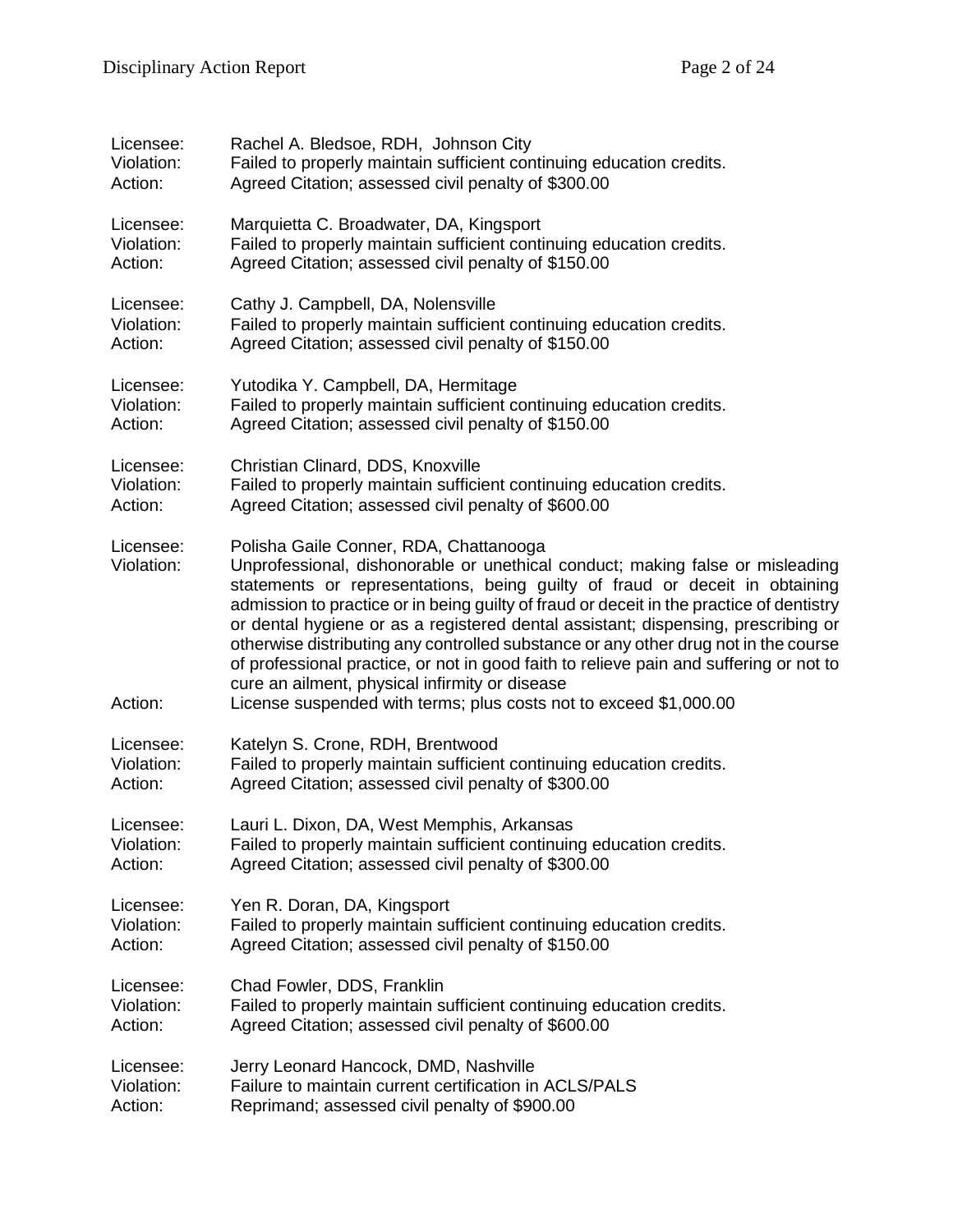Licensee: Stephanie S. Huckaby, RDH, Hernando, MS<br>Violation: Failed to properly maintain sufficient continuir Failed to properly maintain sufficient continuing education credits. Action: Agreed Citation; assessed civil penalty of \$300.00 Licensee: Elvin David Ijams, DDS, Cordova Violation: Failed to properly maintain sufficient continuing education credits. Action: Agreed Citation; assessed civil penalty of \$600.00 Licensee: Billy Jody Jones, DDS, Nashville Violation: Violation of Tenn. Comp. R. & Regs. 0460-02-.12(4)e(4): at a minimum, all dental patient records shall include: (i) a charting of the patient's teeth conditions (ii) concise description and treatment date for services performed (iii) Concise medical history (iv) notation of dates, types, and amounts of pharmaceuticals prescribed or dispensed (v) readable x-rays when required for services rendered; dentists must not prescribe, dispense or otherwise distribute controlled substances in amounts, or for durations not medically or dentally necessary, advisable or justified by an existing, identifiable dental procedure, ailment or infirmity; when prescribing a controlled substance, all healthcare practitioners, unless otherwise exempted under this part, shall check the controlled substance database prior to prescribing one of the controlled substances identified in subdivision (e)(4) to a human patient at the beginning or a new episode of treatment and shall check the controlled substance database for that human patient at least annually when that prescribed controlled substance remains part of the treatment. An authorized healthcare practitioner's delegate may check the controlled substance database on behalf of the healthcare practitioner. A new episode of treatment means a prescription for a controlled substance that has not been prescribed by that healthcare practitioner within the previous 12 months Action: Reprimand; must obtain continuing education on the topics of prescription writing and record keeping; assessed civil penalty in the amount of \$2,000.00 plus costs not to exceed \$1,000.00 Licensee: Brittney C. Kees, DA, Elmwood Failed to properly maintain sufficient continuing education credits. Action: Agreed Citation; assessed civil penalty of \$150.00 Licensee: John P. Kinard, DDS, Murfreesboro Violation: Failed to properly maintain sufficient continuing education credits. Action: Agreed Citation; assessed civil penalty of \$600.00 Licensee: Genise C. Knight, RDA, Johnson City Violation: Violated or attempted to violate, directly or indirectly, or assisting in or abetting the violation of, or conspiring to violate, this chapter or any lawful order of the board issued pursuant thereto or any criminal statue of this state Action: License suspended indefinitely with terms Licensee: Monica Lyn Longey, RDA, Pleasant View Violation: Practicing with an expired, retired, suspended or revoked license, permit, or registration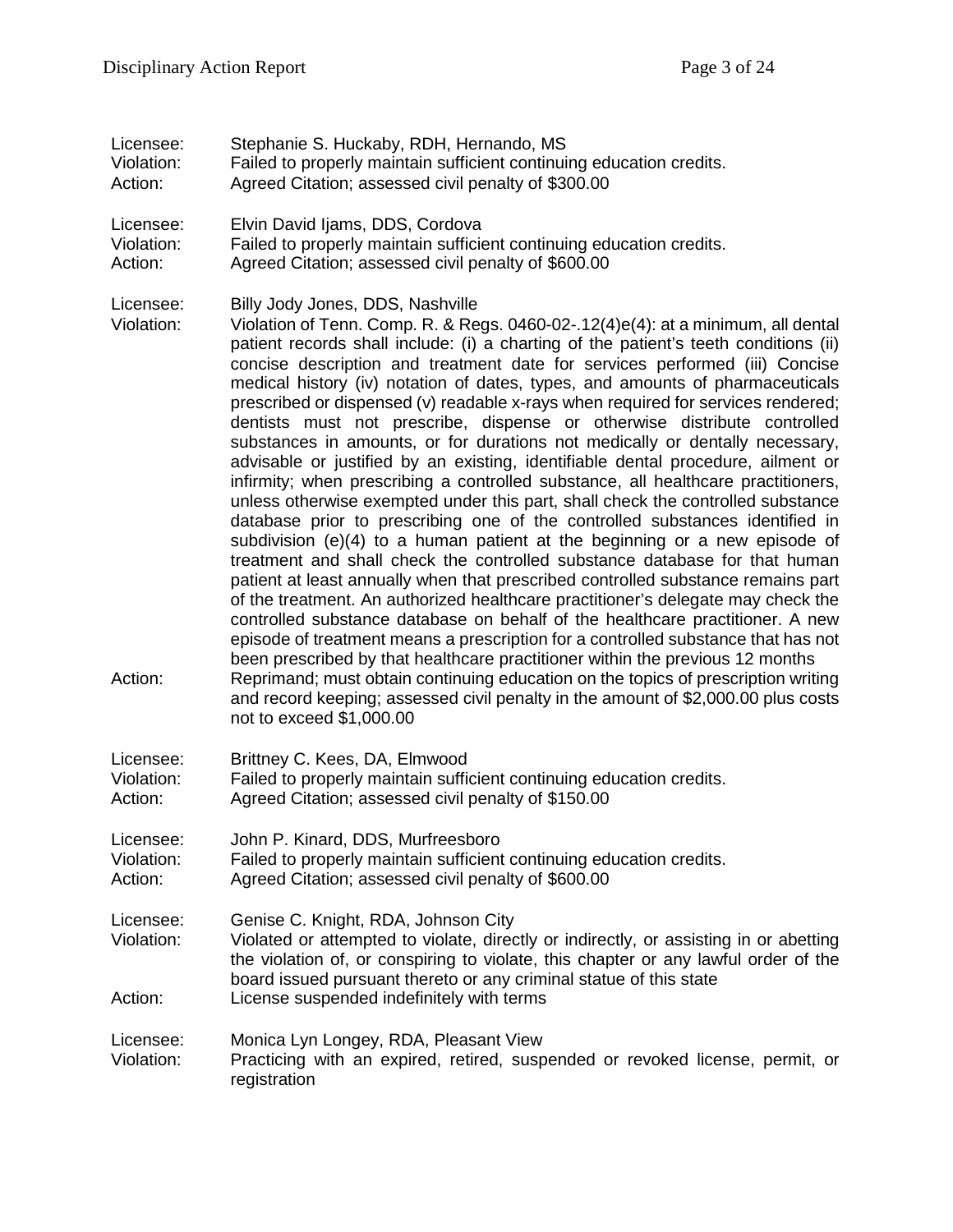| Action:                            | Reprimand; assessed civil penalty of \$3,000.00 plus costs not to exceed<br>\$1,000.00                                                                                                                                                                                                                                                                                                           |
|------------------------------------|--------------------------------------------------------------------------------------------------------------------------------------------------------------------------------------------------------------------------------------------------------------------------------------------------------------------------------------------------------------------------------------------------|
| Licensee:                          | Kaitlin R. Marlin, DA, College Grove                                                                                                                                                                                                                                                                                                                                                             |
| Violation:                         | Failed to properly maintain sufficient continuing education credits.                                                                                                                                                                                                                                                                                                                             |
| Action:                            | Agreed Citation; assessed civil penalty of \$150.00                                                                                                                                                                                                                                                                                                                                              |
| Licensee:                          | Darla R. Martin, DA, Maryville                                                                                                                                                                                                                                                                                                                                                                   |
| Violation:                         | Failed to properly maintain sufficient continuing education credits.                                                                                                                                                                                                                                                                                                                             |
| Action:                            | Agreed Citation; assessed civil penalty of \$150.00                                                                                                                                                                                                                                                                                                                                              |
| Licensee:                          | Jeffrey W. Mathews, DDS, Goodlettsville                                                                                                                                                                                                                                                                                                                                                          |
| Violation:                         | Failed to properly maintain sufficient continuing education credits.                                                                                                                                                                                                                                                                                                                             |
| Action:                            | Agreed Citation; assessed civil penalty of \$600.00                                                                                                                                                                                                                                                                                                                                              |
| Licensee:                          | Chelsey McCarver, RDH, Hendersonville                                                                                                                                                                                                                                                                                                                                                            |
| Violation:                         | Failed to timely renew license and practiced on an expired license.                                                                                                                                                                                                                                                                                                                              |
| Action:                            | Agreed Citation; assessed civil penalty of \$75.00                                                                                                                                                                                                                                                                                                                                               |
| Licensee:                          | Harold Meacham, III, DDS, Nashville                                                                                                                                                                                                                                                                                                                                                              |
| Violation:                         | Failed to properly maintain sufficient continuing education credits.                                                                                                                                                                                                                                                                                                                             |
| Action:                            | Agreed Citation; assessed civil penalty of \$600.00                                                                                                                                                                                                                                                                                                                                              |
| Licensee:                          | Jennifer R. Messer, RDH, Heiskell                                                                                                                                                                                                                                                                                                                                                                |
| Violation:                         | Failed to properly maintain sufficient continuing education credits.                                                                                                                                                                                                                                                                                                                             |
| Action:                            | Agreed Citation; assessed civil penalty of \$300.00                                                                                                                                                                                                                                                                                                                                              |
| Licensee:<br>Violation:<br>Action: | Ashley Jordan Mills, RDA, Columbia<br>Violated or attempted to violate, directly or indirectly, or assisting in or abetting<br>the violation of, or conspiring to violate, this chapter or any lawful order of the<br>board issued pursuant thereto or any criminal statue of this state<br>License voluntarily surrendered with terms for reinstatement; plus costs not to<br>exceed \$1,000.00 |
| Licensee:                          | Alison Morrell, RDH, Memphis                                                                                                                                                                                                                                                                                                                                                                     |
| Violation:                         | Failed to properly maintain sufficient continuing education credits.                                                                                                                                                                                                                                                                                                                             |
| Action:                            | Agreed Citation; assessed civil penalty of \$300.00                                                                                                                                                                                                                                                                                                                                              |
| Licensee:                          | Ryan Mark O'Neill, DDS, Lebanon                                                                                                                                                                                                                                                                                                                                                                  |
| Violation:                         | Failure to maintain current certification in ACLS/PALS                                                                                                                                                                                                                                                                                                                                           |
| Action:                            | Reprimand; assessed civil penalty of \$700.00                                                                                                                                                                                                                                                                                                                                                    |
| Licensee:                          | Jessica R. Parton, RDH, Apo, AE                                                                                                                                                                                                                                                                                                                                                                  |
| Violation:                         | Failed to properly maintain sufficient continuing education credits.                                                                                                                                                                                                                                                                                                                             |
| Action:                            | Agreed Citation; assessed civil penalty of \$300.00                                                                                                                                                                                                                                                                                                                                              |
| Licensee:                          | Braiunna Peterson, DA, Memphis, TN                                                                                                                                                                                                                                                                                                                                                               |
| Violation:                         | Failed to properly maintain sufficient continuing education credits.                                                                                                                                                                                                                                                                                                                             |
| Action:                            | Agreed Citation; assessed civil penalty of \$150.00                                                                                                                                                                                                                                                                                                                                              |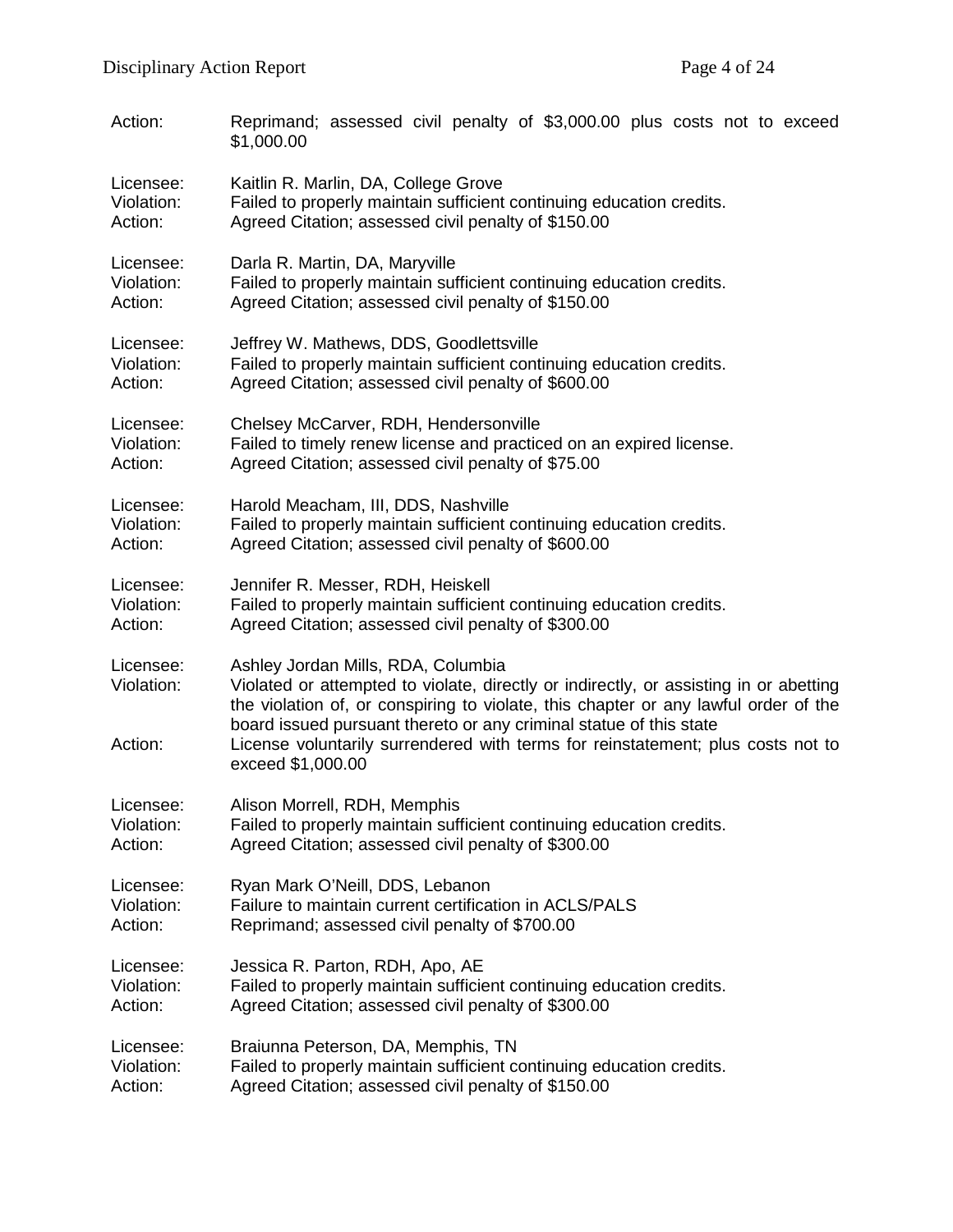| Licensee:                          | Lisa M. Pulse, RDH, Bolivar                                                                                                                                                                                                                                                                                                                                                                                                                                                                                                                                                                                                                                                                                                                                                                                                                                                                                                                                                                                                                                                                                                                                                                                                                                                                                                                                                                                                                                                                                                                                                                                                                                                                                                                         |
|------------------------------------|-----------------------------------------------------------------------------------------------------------------------------------------------------------------------------------------------------------------------------------------------------------------------------------------------------------------------------------------------------------------------------------------------------------------------------------------------------------------------------------------------------------------------------------------------------------------------------------------------------------------------------------------------------------------------------------------------------------------------------------------------------------------------------------------------------------------------------------------------------------------------------------------------------------------------------------------------------------------------------------------------------------------------------------------------------------------------------------------------------------------------------------------------------------------------------------------------------------------------------------------------------------------------------------------------------------------------------------------------------------------------------------------------------------------------------------------------------------------------------------------------------------------------------------------------------------------------------------------------------------------------------------------------------------------------------------------------------------------------------------------------------|
| Violation:                         | Failed to properly maintain sufficient continuing education credits.                                                                                                                                                                                                                                                                                                                                                                                                                                                                                                                                                                                                                                                                                                                                                                                                                                                                                                                                                                                                                                                                                                                                                                                                                                                                                                                                                                                                                                                                                                                                                                                                                                                                                |
| Action:                            | Agreed Citation; assessed civil penalty of \$300.00                                                                                                                                                                                                                                                                                                                                                                                                                                                                                                                                                                                                                                                                                                                                                                                                                                                                                                                                                                                                                                                                                                                                                                                                                                                                                                                                                                                                                                                                                                                                                                                                                                                                                                 |
| Licensee:                          | Julie Wang Rezk, DDS, Franklin                                                                                                                                                                                                                                                                                                                                                                                                                                                                                                                                                                                                                                                                                                                                                                                                                                                                                                                                                                                                                                                                                                                                                                                                                                                                                                                                                                                                                                                                                                                                                                                                                                                                                                                      |
| Violation:                         | Failed to properly maintain sufficient continuing education credits.                                                                                                                                                                                                                                                                                                                                                                                                                                                                                                                                                                                                                                                                                                                                                                                                                                                                                                                                                                                                                                                                                                                                                                                                                                                                                                                                                                                                                                                                                                                                                                                                                                                                                |
| Action:                            | Agreed Citation; assessed civil penalty of \$600.00                                                                                                                                                                                                                                                                                                                                                                                                                                                                                                                                                                                                                                                                                                                                                                                                                                                                                                                                                                                                                                                                                                                                                                                                                                                                                                                                                                                                                                                                                                                                                                                                                                                                                                 |
| Licensee:                          | Denise Schwinge-Edmonds, DA, Huntsville, AL                                                                                                                                                                                                                                                                                                                                                                                                                                                                                                                                                                                                                                                                                                                                                                                                                                                                                                                                                                                                                                                                                                                                                                                                                                                                                                                                                                                                                                                                                                                                                                                                                                                                                                         |
| Violation:                         | Failed to properly maintain sufficient continuing education credits.                                                                                                                                                                                                                                                                                                                                                                                                                                                                                                                                                                                                                                                                                                                                                                                                                                                                                                                                                                                                                                                                                                                                                                                                                                                                                                                                                                                                                                                                                                                                                                                                                                                                                |
| Action:                            | Agreed Citation; assessed civil penalty of \$150.00                                                                                                                                                                                                                                                                                                                                                                                                                                                                                                                                                                                                                                                                                                                                                                                                                                                                                                                                                                                                                                                                                                                                                                                                                                                                                                                                                                                                                                                                                                                                                                                                                                                                                                 |
| Licensee:                          | Alyssa P. Templeton, DA, Lebanon                                                                                                                                                                                                                                                                                                                                                                                                                                                                                                                                                                                                                                                                                                                                                                                                                                                                                                                                                                                                                                                                                                                                                                                                                                                                                                                                                                                                                                                                                                                                                                                                                                                                                                                    |
| Violation:                         | Failed to properly maintain sufficient continuing education credits.                                                                                                                                                                                                                                                                                                                                                                                                                                                                                                                                                                                                                                                                                                                                                                                                                                                                                                                                                                                                                                                                                                                                                                                                                                                                                                                                                                                                                                                                                                                                                                                                                                                                                |
| Action:                            | Agreed Citation; assessed civil penalty of \$150.00                                                                                                                                                                                                                                                                                                                                                                                                                                                                                                                                                                                                                                                                                                                                                                                                                                                                                                                                                                                                                                                                                                                                                                                                                                                                                                                                                                                                                                                                                                                                                                                                                                                                                                 |
| Licensee:<br>Violation:<br>Action: | Vincent S. Tiller Jr., DDS, Bristol<br>Violation of Tenn. Comp. R. & Regs. 0460-02-.12(4)e(4): at a minimum, all dental<br>patient records shall include: (i) a charting of the patient's teeth conditions (ii)<br>concise description and treatment date for services performed (iii) Concise<br>medical history (iv) notation of dates, types, and amounts of pharmaceuticals<br>prescribed or dispensed (v) readable x-rays when required for services rendered;<br>dentists must not prescribe, dispense or otherwise distribute controlled<br>substances in amounts, or for durations not medically or dentally necessary,<br>advisable or justified by an existing, identifiable dental procedure, ailment or<br>infirmity; when prescribing a controlled substance, all healthcare practitioners,<br>unless otherwise exempted under this part, shall check the controlled substance<br>database prior to prescribing one of the controlled substances identified in<br>subdivision $(e)(4)$ to a human patient at the beginning or a new episode of<br>treatment and shall check the controlled substance database for that human<br>patient at least annually when that prescribed controlled substance remains part<br>of the treatment. An authorized healthcare practitioner's delegate may check the<br>controlled substance database on behalf of the healthcare practitioner. A new<br>episode of treatment means a prescription for a controlled substance that has not<br>been prescribed by that healthcare practitioner within the previous 12 months.<br>Reprimand; must obtain continuing education on the topics of prescription writing<br>and record keeping; assessed civil penalty in the amount of \$1,500.00 plus costs |
|                                    | not to exceed \$1,000.00                                                                                                                                                                                                                                                                                                                                                                                                                                                                                                                                                                                                                                                                                                                                                                                                                                                                                                                                                                                                                                                                                                                                                                                                                                                                                                                                                                                                                                                                                                                                                                                                                                                                                                                            |
| Licensee:                          | Sandra L. Turner, DDS, Gallatin                                                                                                                                                                                                                                                                                                                                                                                                                                                                                                                                                                                                                                                                                                                                                                                                                                                                                                                                                                                                                                                                                                                                                                                                                                                                                                                                                                                                                                                                                                                                                                                                                                                                                                                     |
| Violation:                         | Failed to properly maintain sufficient continuing education credits.                                                                                                                                                                                                                                                                                                                                                                                                                                                                                                                                                                                                                                                                                                                                                                                                                                                                                                                                                                                                                                                                                                                                                                                                                                                                                                                                                                                                                                                                                                                                                                                                                                                                                |
| Action:                            | Agreed Citation; assessed civil penalty of \$600.00                                                                                                                                                                                                                                                                                                                                                                                                                                                                                                                                                                                                                                                                                                                                                                                                                                                                                                                                                                                                                                                                                                                                                                                                                                                                                                                                                                                                                                                                                                                                                                                                                                                                                                 |
| Licensee:                          | Carrie V. Vaughan, RDH, Newbern                                                                                                                                                                                                                                                                                                                                                                                                                                                                                                                                                                                                                                                                                                                                                                                                                                                                                                                                                                                                                                                                                                                                                                                                                                                                                                                                                                                                                                                                                                                                                                                                                                                                                                                     |
| Violation:                         | Failed to properly maintain sufficient continuing education credits.                                                                                                                                                                                                                                                                                                                                                                                                                                                                                                                                                                                                                                                                                                                                                                                                                                                                                                                                                                                                                                                                                                                                                                                                                                                                                                                                                                                                                                                                                                                                                                                                                                                                                |
| Action:                            | Agreed Citation; assessed civil penalty of \$300.00                                                                                                                                                                                                                                                                                                                                                                                                                                                                                                                                                                                                                                                                                                                                                                                                                                                                                                                                                                                                                                                                                                                                                                                                                                                                                                                                                                                                                                                                                                                                                                                                                                                                                                 |
| Licensee:                          | David A. Weaver, DDS, Goodlettsville                                                                                                                                                                                                                                                                                                                                                                                                                                                                                                                                                                                                                                                                                                                                                                                                                                                                                                                                                                                                                                                                                                                                                                                                                                                                                                                                                                                                                                                                                                                                                                                                                                                                                                                |
| Violation:                         | Failure to maintain current certification in ACLS/PALS                                                                                                                                                                                                                                                                                                                                                                                                                                                                                                                                                                                                                                                                                                                                                                                                                                                                                                                                                                                                                                                                                                                                                                                                                                                                                                                                                                                                                                                                                                                                                                                                                                                                                              |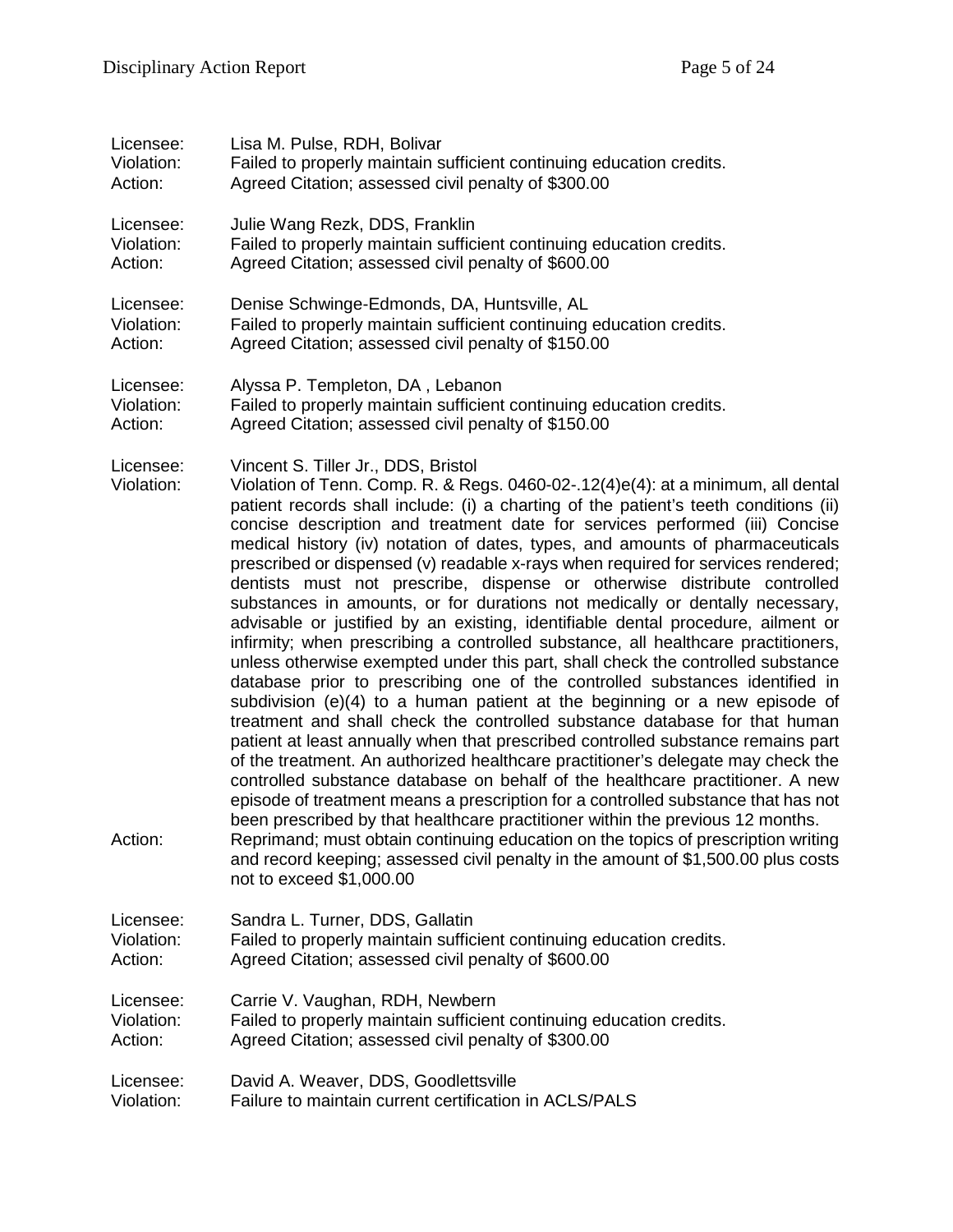| Action:                 | Reprimand; assessed civil penalty of \$500.00                                                                                                                                                                                                                                                                                                                                                                                                                                                                                                                                                                                                                     |
|-------------------------|-------------------------------------------------------------------------------------------------------------------------------------------------------------------------------------------------------------------------------------------------------------------------------------------------------------------------------------------------------------------------------------------------------------------------------------------------------------------------------------------------------------------------------------------------------------------------------------------------------------------------------------------------------------------|
| Licensee:               | Nacole E. Williams, DA, Memphis                                                                                                                                                                                                                                                                                                                                                                                                                                                                                                                                                                                                                                   |
| Violation:              | Failed to properly maintain sufficient continuing education credits.                                                                                                                                                                                                                                                                                                                                                                                                                                                                                                                                                                                              |
| Action:                 | Agreed Citation; assessed civil penalty of \$150.00                                                                                                                                                                                                                                                                                                                                                                                                                                                                                                                                                                                                               |
| Licensee:               | Robert T. Wohrman, DDS, Memphis                                                                                                                                                                                                                                                                                                                                                                                                                                                                                                                                                                                                                                   |
| Violation:              | Guilty of prescribing drugs for other than legitimate dental purposes                                                                                                                                                                                                                                                                                                                                                                                                                                                                                                                                                                                             |
| Action:                 | Reprimand; assessed civil penalty of \$500.00 plus costs not to exceed \$2,000.00                                                                                                                                                                                                                                                                                                                                                                                                                                                                                                                                                                                 |
| Licensee:               | Samantha K. Yeomans, DA, Ooltewah                                                                                                                                                                                                                                                                                                                                                                                                                                                                                                                                                                                                                                 |
| Violation:              | Failed to properly maintain sufficient continuing education credits.                                                                                                                                                                                                                                                                                                                                                                                                                                                                                                                                                                                              |
| Action:                 | Agreed Citation; assessed civil penalty of \$150.00                                                                                                                                                                                                                                                                                                                                                                                                                                                                                                                                                                                                               |
| Licensee:<br>Violation: | Ronald S. Wright Jr., DMD, Brentwood<br>Habitual intoxication or personal misuse or any drugs or the use of intoxicating<br>liquors, narcotics, controlled substances, controlled substance analogues or other<br>drugs or stimulants, such as, but not limited to, nitrous oxide sedation, in such a<br>manner as to adversely affect the person's ability to practice dentistry, dental<br>hygiene or as a registered dental assistant; and intentionally presenting false or<br>misleading testimony, statements, or records to the Board or the Board's<br>investigator or employees during the scope of any investigation, or at any hearing<br>of the Board |
| Action:                 | License suspended indefinitely with terms                                                                                                                                                                                                                                                                                                                                                                                                                                                                                                                                                                                                                         |

# **BOARD OF MASSAGE LICENSURE**

| Licensee:  | *Margaret Leigh Lawson – Arias-Alverez, LMT, Waverly                                    |
|------------|-----------------------------------------------------------------------------------------|
| Violation: | Has violated any of the provisions of this part or any substantive rule promulgated     |
|            | under the authority of this chapter; Has violated or attempted to violate, directly     |
|            | or indirectly, or has assisted in or abetted the violation of, or conspired to violate, |
|            | any provision of this chapter or any lawful order of the board issued pursuant to       |
|            | this chapter[.] Comply with all applicable Tennessee statutes and regulations as        |
|            | well as Orders issued by the Board pursuant to its disciplinary and/or declaratory      |
|            | order authority [.]                                                                     |
| Action:    | License suspended with CEU terms; civil penalties of \$500.00 plus costs not to         |
|            | exceed \$3,000.00                                                                       |
|            | $*$ Deleveration of the original Mass. 0040                                             |

*\*Delayed reporting from May, 2018*

# **BOARD OF NURSING**

- Licensee: Lori A. Adams, RN, Huntingdon<br>Violation: Unfit or incompetent by reason Unfit or incompetent by reason of negligence, habits, or other cause; guilty of unprofessional conduct; to wit: failure to maintain a record for each patient which accurately reflects the nursing problems and interventions for the patient and/or failure to maintain a record for each patient which accurately reflects the name and title of the nurse providing care; and abandoning or neglecting a patient requiring nursing care
- Action: License reprimanded; must obtain twenty hours of continuing education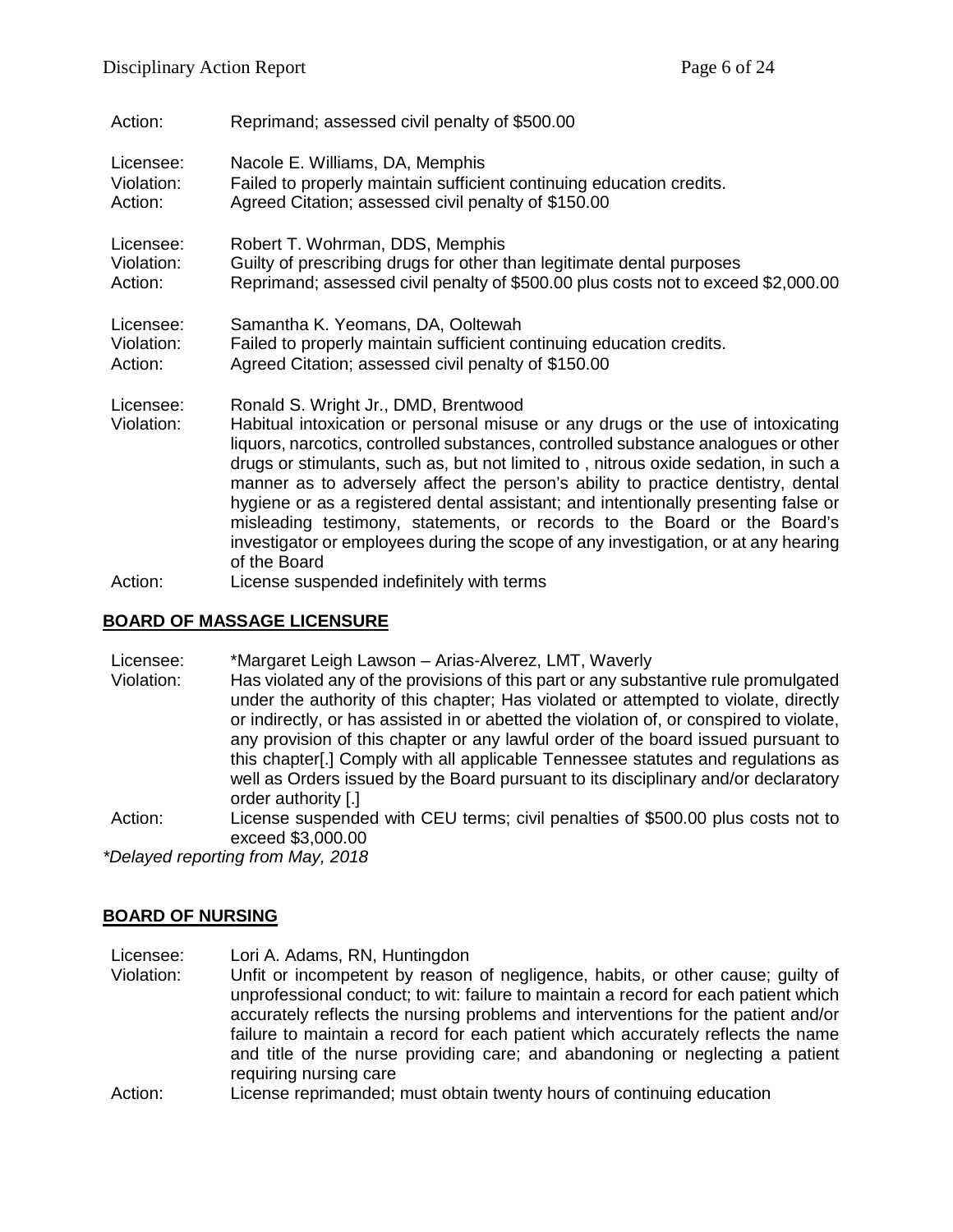Licensee: Deborah Archer, LPN, Etowah

- Violation: Guilty of unprofessional conduct; to wit: making false or materially incorrect, inconsistent, or unintelligible entries in any patient records or in the records of any health care facility, school, institution or other work place location pertaining to the obtaining, possessing or administration of any controlled substance as defined in the Federal Controlled Substances Act; revocation, suspension, probation or other discipline of a license to practice nursing by another state territory of the United States for any act or omission which would constitute grounds for the revocation, suspension, probation or other discipline of a license in this state; assigning unqualified persons to perform functions of licensed persons or delegation nursing care functions and tasks and/or responsibilities to others contrary to the Nurse Practice Act or rules and regulations to the detriment of patient safety; practicing practical nursing in a manner inconsistent with T.C.A. 63-7-108; and engaging in the acts of dishonesty which relate to the practice of nursing
- Action: License placed on probation for no less than six months; assessed civil penalties in the amount of \$500.00; must obtain twenty-five hours of continuing education

Licensee: Lee Ann Barnett, APRN/RN, Spring Hill

- Violation: Guilty of unprofessional conduct; to wit: refusing to submit to a drug test or testing positive for any drug on any government or private sector pre-employment, or employer-ordered confirmed drug test
- Action: APRN certificate and RN license voluntarily surrendered
- Name: Dawn Weise Bechard, LPN, Orlando FL
- Violation: Unfit or incompetent by reason of negligence, habits, or other cause; mentally incompetent; guilty of unprofessional conduct; to wit: revocation, suspension, probation or other discipline of a license to practice nursing by another state for any act or omission which would constitute grounds for the revocation, suspension, probation, or other discipline of a license in this state; and otherwise discipline a holder of a license, certificate, permit or authorization, if the applicant, licensee, or certificate or permit holder has been disciplined by another state of the United States for any acts or omissions that would constitute grounds for discipline of a person licensed, certified, permitted or authorized in this state.
- Action: License summarily suspended; shall cease and desist from practicing nursing in the state of Tennessee

Licensee: Lacy Lori Beckham, RN, Maryville

Violation: Unfit or incompetent by reason of negligence, habits, or other cause; guilty of unprofessional conduct; to wit: unauthorized use or removal of narcotics, drugs, supplies, or equipment from any health care facility, school, institution or other work place location; being under the influence of alcoholic beverages, or under the influence of drugs which impair judgment while on duty in any health care facility, school, institution or other work place location; and engaging in acts of dishonesty which relate to the practice of nursing

Action: License voluntarily surrendered

Licensee: Mary E. Blair, RN, Mount Juliet

Violation: Unfit or incompetent by reason of negligence, habits, or other cause; guilty of unprofessional conduct; to wit: engaging in acts of dishonesty which relate to the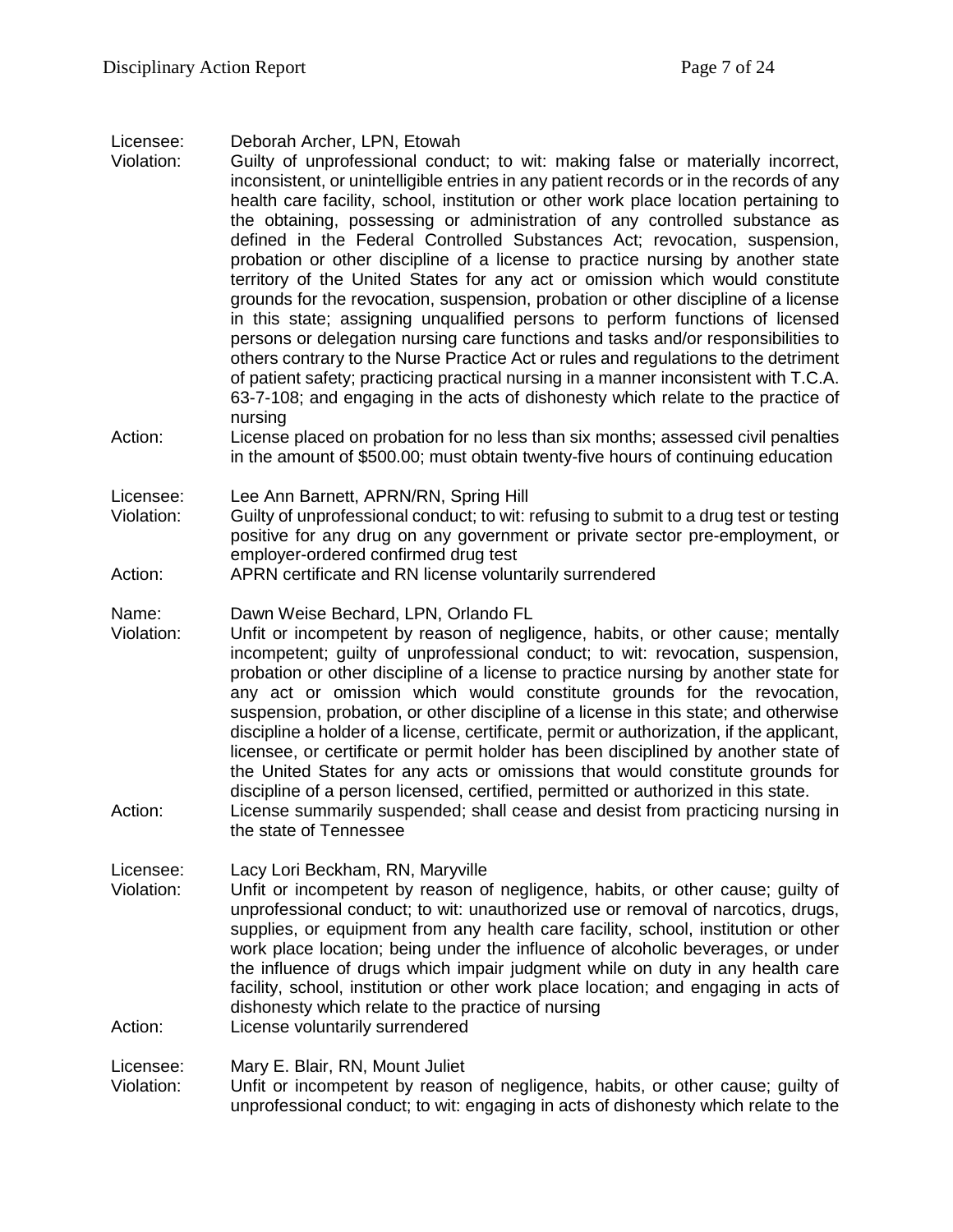| Action:                 | practice of nursing; refusing to submit to a drug test or testing positive for any<br>drug on any government or private sector pre-employment, or employer-ordered<br>confirmed drug test<br>License suspended with terms                                                                                                                                                                                                                                                                                      |
|-------------------------|----------------------------------------------------------------------------------------------------------------------------------------------------------------------------------------------------------------------------------------------------------------------------------------------------------------------------------------------------------------------------------------------------------------------------------------------------------------------------------------------------------------|
| Licensee:<br>Violation: | Betty Ann Blevins, RN, South Pittsburg<br>Guilty of unprofessional conduct; performing nursing techniques or procedures<br>without proper education and practice                                                                                                                                                                                                                                                                                                                                               |
| Action:                 | License placed on probation for no less than one year; must obtain twenty hours<br>of continuing education                                                                                                                                                                                                                                                                                                                                                                                                     |
| Licensee:<br>Violation: | Deborah Kay Blevins, RN, Jasper<br>Guilty of fraud or deceit in procuring or attempting to procure a license to practice<br>nursing; guilty of a crime; guilty of unprofessional conduct; to wit: engaging in acts<br>of dishonesty which relate to the practice of nursing                                                                                                                                                                                                                                    |
| Action:                 | License placed on probation for no less than one year; must obtain eight hours of<br>anger management courses                                                                                                                                                                                                                                                                                                                                                                                                  |
| Licensee:<br>Violation: | Jena Leigh Burlison, APRN/RN, Atoka<br>Unfit or incompetent by reason of negligence, habits, or other cause; guilty of<br>unprofessional conduct; to wit: unauthorized use or removal of narcotics, drugs,<br>supplies, or equipment from any health care facility, school, institution or other<br>work place location; impersonating another licensed practitioner; and engaging in<br>acts of dishonesty which relate to the practice of nursing                                                            |
| Action:                 | APRN certificate and RN license suspended with terms                                                                                                                                                                                                                                                                                                                                                                                                                                                           |
| Licensee:<br>Violation: | Amanda (Gibson) Burns, RN, Chattanooga<br>Guilty of unprofessional conduct; to wit: unauthorized use or removal of narcotics,<br>drugs, supplies, or equipment from any health care facility, school, institution or<br>other work place location; and engaging in acts of dishonesty which relate to the<br>practice of nursing                                                                                                                                                                               |
| Action:                 | License suspended with terms; suspension stayed; license placed on probation<br>for no less than three years                                                                                                                                                                                                                                                                                                                                                                                                   |
| Licensee:<br>Violation: | Rebecca Leigh Carroll, RN, Lenoir City<br>Guilty of unprofessional conduct; to wit: intentionally or negligently causing<br>physical or emotional injury to a patient; failure to maintain a record for each<br>patient which accurately reflects the nursing problems and interventions for the<br>patient and/or failure to maintain a record for each patient which accurately<br>reflects the name and title of the nurse providing care; and abandoning or<br>neglecting a patient requiring nursing care |
| Action:                 | License reprimanded                                                                                                                                                                                                                                                                                                                                                                                                                                                                                            |
| Name:<br>Violation:     | Cynthia Leigh Clemons, APRN, Knoxville<br>Violation of Tenn. Code Ann. 63-1-151(a)(1) which requires a practitioner under<br>state or federal indictment in this state for an offense involving the sale or<br>dispensing of controlled substances under state or federal law to report the<br>indictment to the licensing board in writing within seven calendar days of acquiring<br>actual knowledge of the indictment                                                                                      |
| Action:                 | APRN certificate and RN license restricted; must notify the Division in writing of<br>desire to change place of employment; cannot seek to reinstate DEA registration                                                                                                                                                                                                                                                                                                                                          |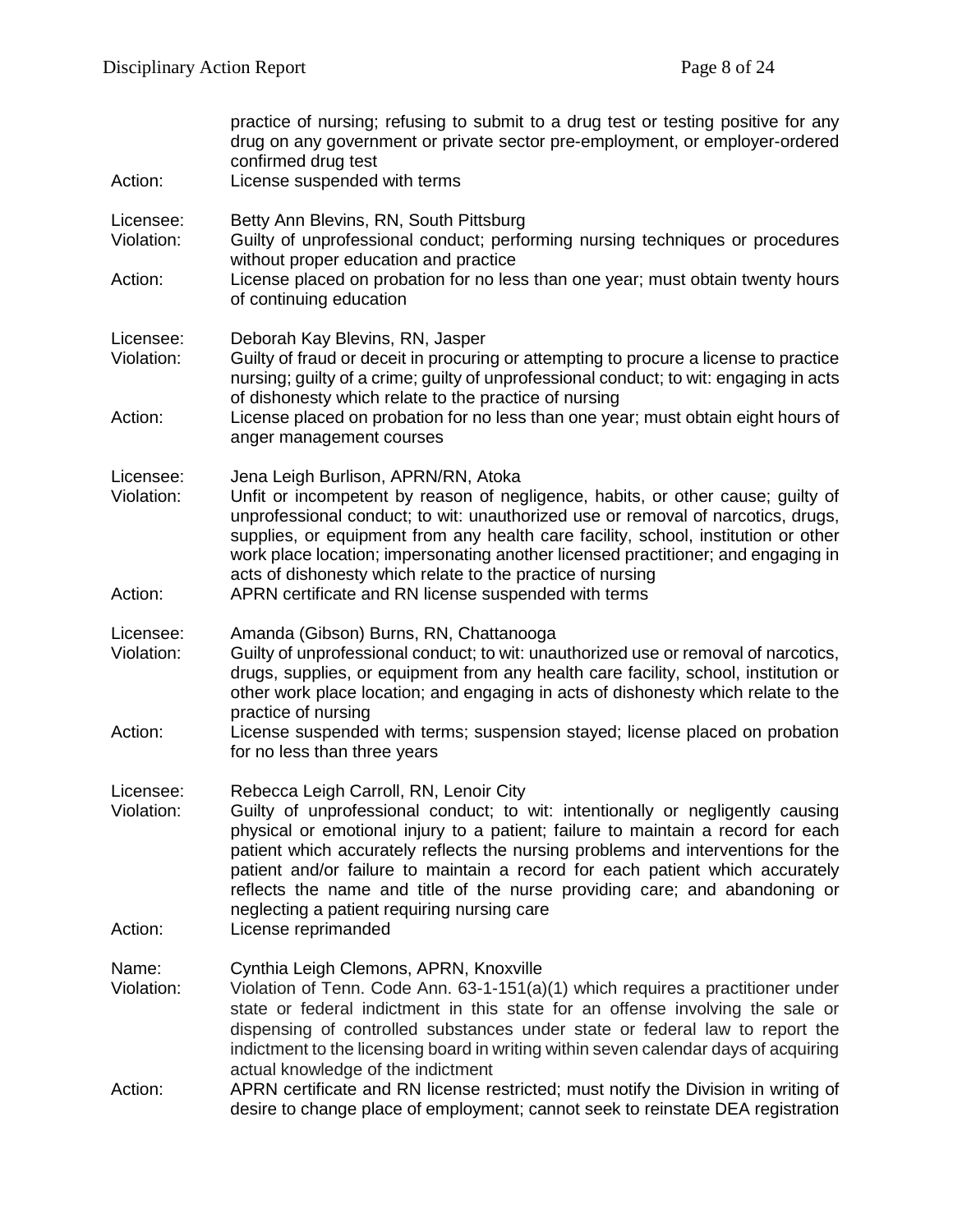or otherwise seek authority from the DEA to prescribe or otherwise handle controlled substances; cannot work in a pain management clinic; assessed civil penalty of \$100.00 plus costs not to exceed \$1,000.00

Licensee: Melissa D. Davis, LPN, Waverly

Violation: Guilty of a crime; guilty of unprofessional conduct; to wit: unauthorized use or removal of narcotics, drugs, supplies, or equipment from any health care facility, school, institution or other work place location; and engaging in acts of dishonesty which relate to the practice of nursing

Action: License voluntarily surrendered

Licensee: Patricia C. Davis, RN, Gallatin

Violation: Guilty of unprofessional conduct; to wit: refusing to submit to a drug test or testing positive for any drug on any government or private sector pre-employment, or employer-ordered confirmed drug test

Action: License suspended with terms; plus costs not to exceed \$300.00

Licensee: Daina Anderson Deloach, RN, Dickson

Violation: Unfit or incompetent by reason of negligence, habits or other cause

Action: License suspended with terms

Licensee: Joy L. Gidcomb, LPN, Cumberland Furnace

Violation: Guilty of unprofessional conduct; to wit: being under the influence of alcoholic beverages, or under the influence of drugs which impair judgment while on duty in any health care facility, school, institution or other work place location Action: License suspended with terms

Licensee: Tonya R. Granstaff Blanks, LPN, Watertown

Violation: Unfit or incompetent by reason of negligence, habits, or other cause; addicted to alcohol or drugs to the degree of interfering with nursing duties; guilty of unprofessional conduct; to wit: unauthorized use or removal of narcotics, drugs, supplies, or equipment from any health care facility, school, institution or other work place location; refusing to submit to a drug test or testing positive for any drug on any government or private sector pre-employment, or employer-ordered confirmed drug test

Action: License voluntarily surrendered

Licensee: Sandra K. Griffin, LPN, Louisville

Violation: Addicted to alcohol or drugs to the degree of interfering with nursing duties; guilty of unprofessional conduct; to wit: intentionally or negligently causing physical or emotional injury to a patient; failure to maintain a record for each patient which accurately reflects the nursing problems and interventions for the patient and/or failure to maintain a record for each patient which accurately reflects the name and title of the nurse providing care; making false or materially incorrect, inconsistent, or unintelligible entries in any patient records or in the records of any health care facility, school, institution or other work place location pertaining to the obtaining, possessing or administration of any controlled substance as defined in the Federal Controlled Substances Act; unauthorized use or removal of narcotics, drugs, supplies, or equipment from any health care facility, school, institution or other work place location; and the use of any intoxicating beverage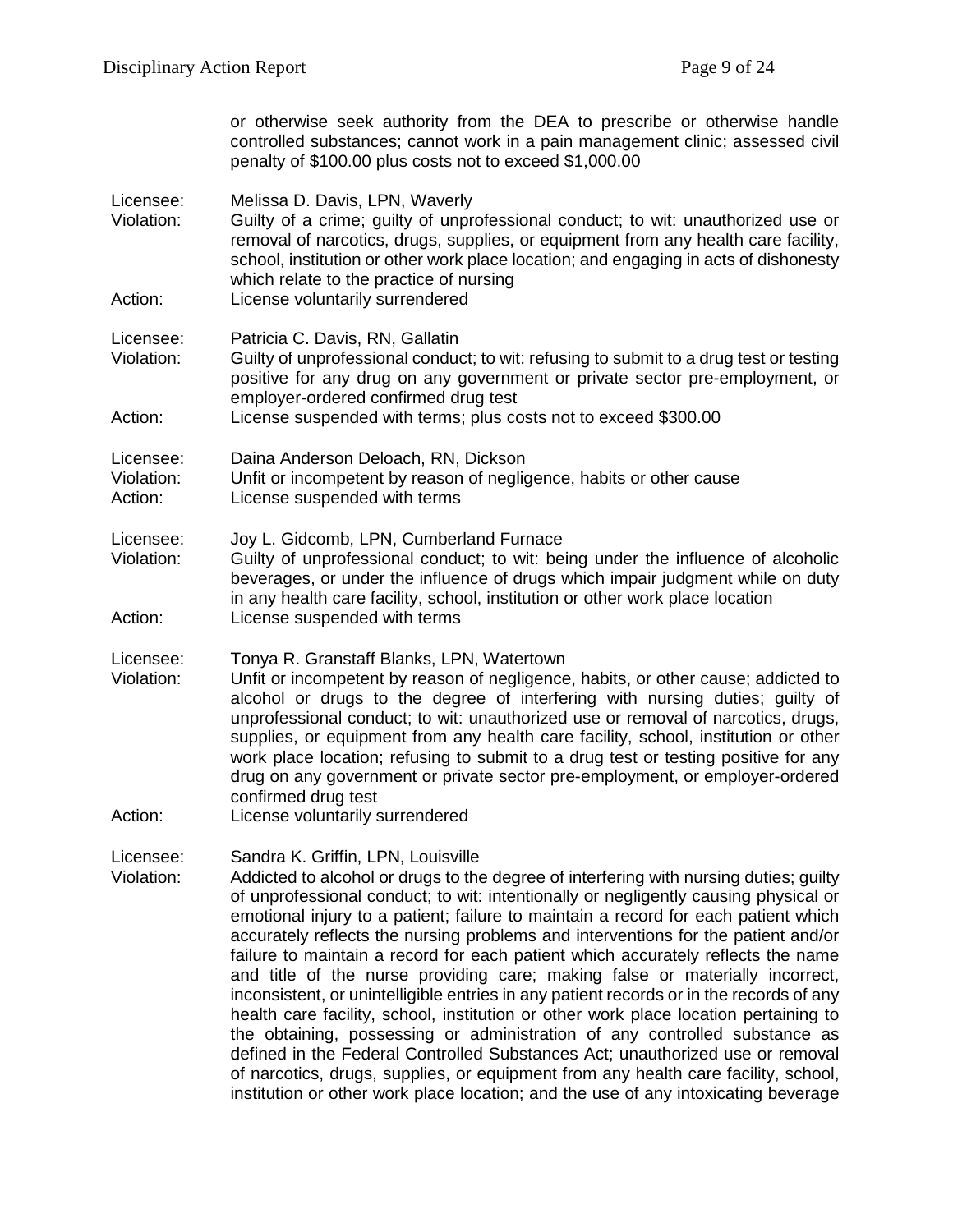or the illegal use of any narcotic or dangerous drug while on duty in any health care facility, school, institution, or other work place location

Action: License suspended with terms

Licensee: Robin M. Guy, RN, Oak Ridge

- Violation: Unfit or incompetent by reason of negligence, habits, or other cause; guilty of unprofessional conduct; to wit: being under the influence of alcoholic beverages, or under the influence of drugs which impair judgment while on duty in any health care facility, school, institution or other work place location
- Action: License suspended with terms; suspension stayed; license placed on probation for no less than three years; plus costs not to exceed \$1,000.00

#### Licensee: Rebecca L. Higgins, RN, Tracy City

Violation: Guilty of a crime; unfit or incompetent by reason of negligence, habits, or other cause; and guilty of unprofessional conduct

Action: License voluntarily surrendered; plus costs not to exceed \$1,000.00

- Licensee: Jacqueline Renee Hines, RN, Bartlett
- Violation: Guilty of unprofessional conduct; to wit: failure to maintain a record for each patient which accurately reflects the nursing problems and interventions for the patient and/or failure to maintain a record for each patient which accurately reflects the name and title of the nurse providing care; making false or materially incorrect, inconsistent, or unintelligible entries in any patient records or in the records of any health care facility, school, institution or other work place location pertaining to the obtaining, possessing or administration of any controlled substance as defined in the Federal Controlled Substances Act; and engaging in acts of dishonesty which relate to the practice of nursing
- Action: License reprimanded; must obtain twenty hours of continuing education; plus costs not to exceed \$500.00

Licensee: Chelia Ann Hopkins, APRN/RN, Bristol

- Violation: Notwithstanding subdivision (b)(2)(A), a nurse practitioner shall not prescribe Schedules II, III, and IV controlled substances unless such prescription is specifically authorized by the formulary or expressly approved after consultation with the collaborating physician before the initial issuance of the prescription or dispensing of the medication. The nurse practitioner shall maintain a copy of the protocol the nurse practitioner is using at the nurse practitioner's practice location and shall make the protocol available upon request by the board of nursing, the board of medical examiners or authorized agents of either board; unfit or incompetent by reason of negligence, habits, or other cause; guilty of unprofessional conduct; to wit: unauthorized use or removal of narcotics, drugs, supplies, or equipment from any health care facility, school, institution or other work place location; over-prescribing, or prescribing in a manner inconsistent with Rules 1000-04-.08 and 1000-04-.09; and engaging in acts of dishonesty which relate to the practice of nursing
- Action: APRN certificate and RN license placed on probation for no less than one year; must provide monthly certification signed by collaborating physician; must obtain twelve hours of continuing education; assessed civil penalties in the amount of \$1,000.00; plus costs not to exceed \$1,000.00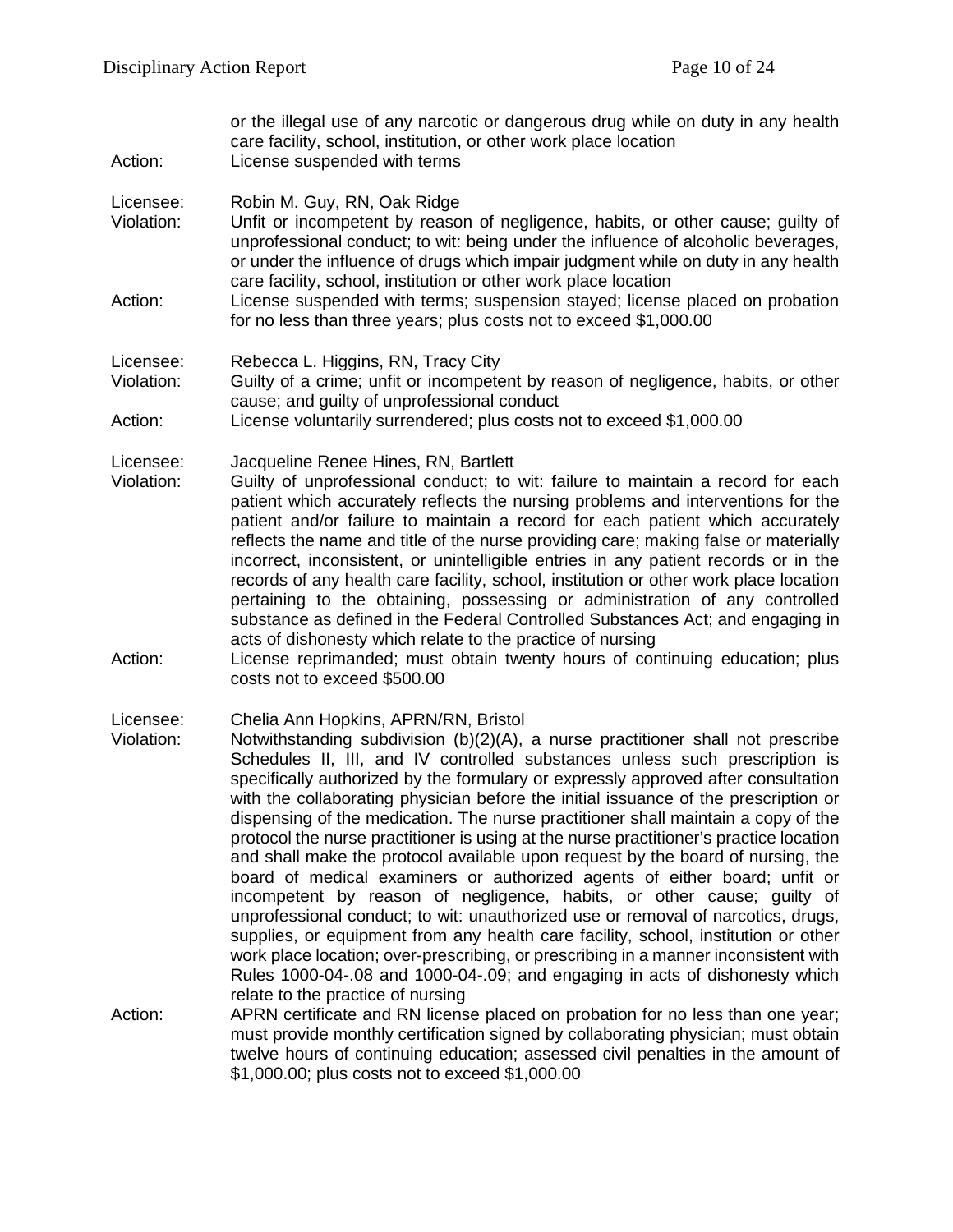Licensee: Kristen L. Hulgan, RN, Ringgold GA

- Violation: Unfit or incompetent by reason of negligence, habits, or other cause; guilty of unprofessional conduct; to wit: failure to maintain a record for each patient which accurately reflects the nursing problems and interventions for the patient and/or failure to maintain a record for each patient which accurately reflects the name and title of the nurse providing care
- Action: License reprimanded; must obtain twenty continuing education hours in documentation

Licensee: LeKesha Vonsha Hunter, LPN, Somerville

- Violation: Unfit or incompetent by reason of negligence, habits, or other cause; guilty of unprofessional conduct; to wit: intentionally or negligently causing physical or emotional injury to a patient; and abandoning or neglecting a patient requiring nursing care
- Action: License reprimanded; must obtain twenty hours of continuing education; plus costs not to exceed \$500.00

Licensee: Chadwick R. James, RN, Hermitage<br>Violation: Guilty of unprofessional conduct: a

- Guilty of unprofessional conduct; a nurse who has been issued a certificate of fitness as a nurse practitioner pursuant to 63-7-207 and this section shall file a notice with the board, containing the name of the nurse practitioner, the name of the licensed physician having supervision, control, and responsibility for prescriptive services rendered by the nurse practitioner, and a copy of the formulary describing the categories of legend drugs to be prescribed and/or issued by the nurse practitioner. The nurse practitioner shall be responsible for updating this information; and engaging in acts of dishonesty which relate to the practice of nursing
- Action: Assessed civil penalties in the amount of \$1,900.00

Licensee: Frances James, RN, Signal Mountain<br>Violation: Refusing to submit to a drug test

- Refusing to submit to a drug test or testing positive for any drug on any government or private sector pre-employment, or employer-ordered confirmed drug test; guilty of unprofessional conduct; to wit: making false or materially incorrect, inconsistent, or unintelligible entries in any patient records or in the records of any health care facility, school, institution or other work place location pertaining to the obtaining, possessing or administration of any controlled substance as defined in the Federal Controlled Substances Act; unauthorized use or removal of narcotics, drugs, supplies, or equipment from any health care facility, school, institution or other work place location; and engaging in acts of dishonesty which relate to the practice of nursing
- Action: License suspended with terms

Licensee: Molly Deneen Jones, LPN, Morristown

Violation: Unfit or incompetent by reason of negligence, habits, or other cause; addicted to alcohol or drugs to the degree of interfering with nursing duties; guilty of unprofessional conduct; to wit: failure to maintain a record for each patient which accurately reflects the nursing problems and interventions for the patient and/or failure to maintain a record for each patient which accurately reflects the name and title of the nurse providing care; making false or materially incorrect, inconsistent or unintelligible entries in any patient records or in the records of any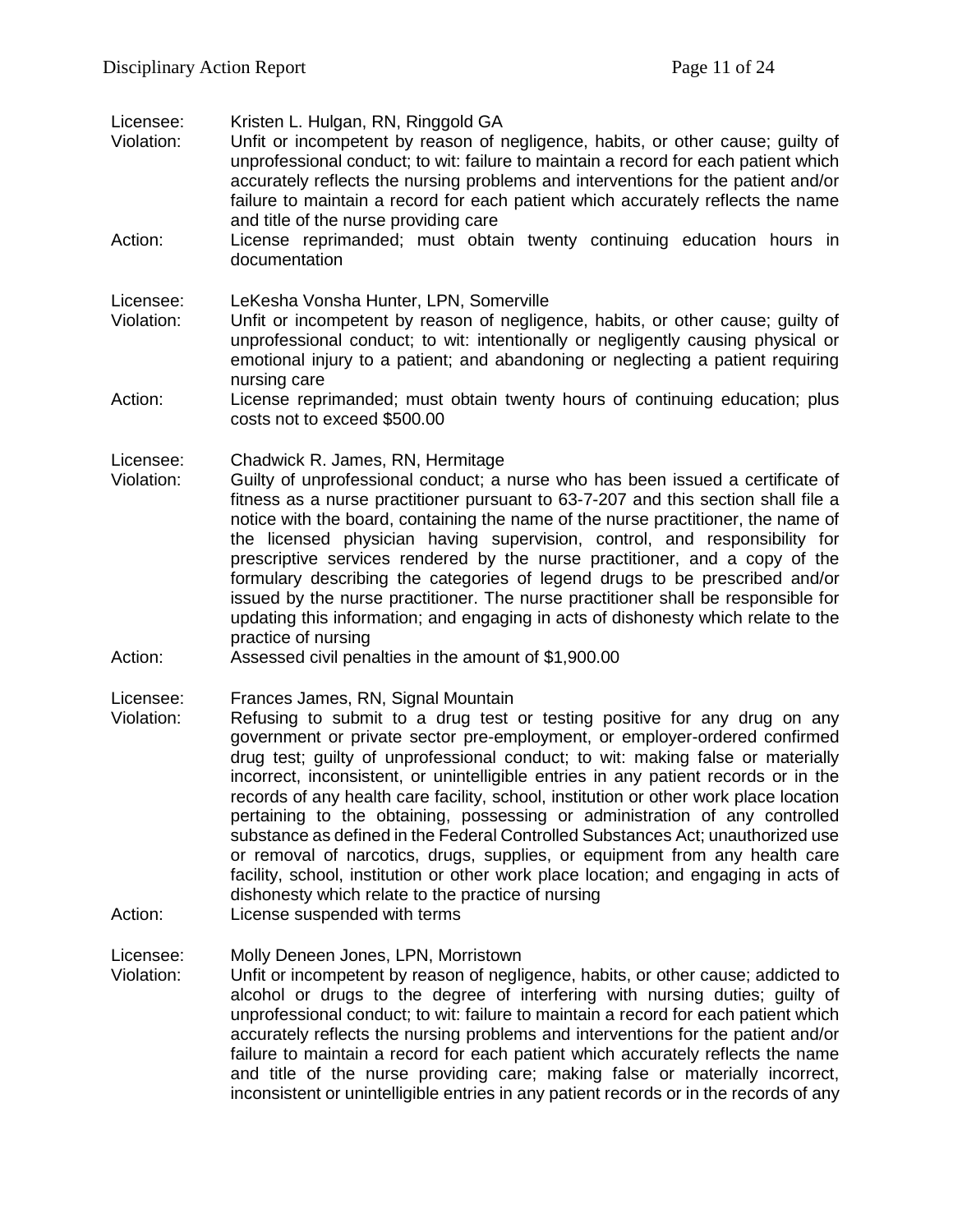health care facility, school, institution or other work place location pertaining to the obtaining, possessing or administration of any controlled substance as defined in the Federal Controlled Substances Act; unauthorized use or removal of narcotics, drugs, supplies, or equipment from any health care, school, institution or other work place location; and engaging in acts of dishonesty which relate to the practice of nursing

Action: License suspended with terms

Licensee: Holly L. King, RN, Hendersonville

- Violation: Guilty of a crime; unfit or incompetent by reason of negligence, habits, or other cause; addicted to alcohol or drugs to the degree of interfering with nursing duties; guilty of unprofessional conduct; to wit: engaging in acts of dishonesty which relate to the practice of nursing
- Action: License suspended with terms

Licensee: Summer King, MS RN, Hernando MS

- Violation: Unfit or incompetent by reason of negligence, habits, or other cause; guilty of unprofessional conduct; to wit: making false or materially incorrect, inconsistent, or unintelligible entries in any patient records or in the records of any health care facility, school, institution or other work place location pertaining to the obtaining, possessing or administration of any controlled substance as defined in the Federal Controlled Substances Act; impersonating another licensed practitioner; and engaging in acts of dishonesty which relate to the practice of nursing. Party states may, in accordance with state due process laws, limit or revoke the multistate licensure privilege of any nurse to practice in their state and may take any other actions under their applicable state laws necessary to protect the health and safety of their citizens. If a party state takes such action, it shall notify the administrator of the coordinated licensure information system. The administrator of the coordinated licensure information system shall promptly notify the home state of any such actions by remote states. Every nurse practicing in a party state must comply with the state practice laws of the state in which the patient is located at the time care is rendered. In addition, the practice of nursing is not limited to patient care, but shall include all nursing practices defined by the state practice laws of a party state. The practice of nursing will subject a nurse to the jurisdiction of the nurse licensing board and the courts, as well as the laws, in that party state. A remote state may take adverse action affecting the multistate licensure privilege to practice within that party state. However, only the home shall have the power to impose adverse action against the license issued by the home state. For purposes of imposing adverse action, the licensing board of the home state shall give the same priority and effect to reported conduct received from a remote state as it would if such conduct had occurred within the home state. In so doing, it shall apply its own state laws to determine appropriate action. The home state may take adverse action based on the factual findings of the remote state, so long as each state follows its own procedures for imposing such adverse action.
- Action: Privilege to practice nursing in the State of Tennessee revoked; must cease and desist the practice of nursing in the State of Tennessee; plus costs not to exceed \$1,000.00

Licensee: Candice Michelle Luedeke, LPN, Waynesboro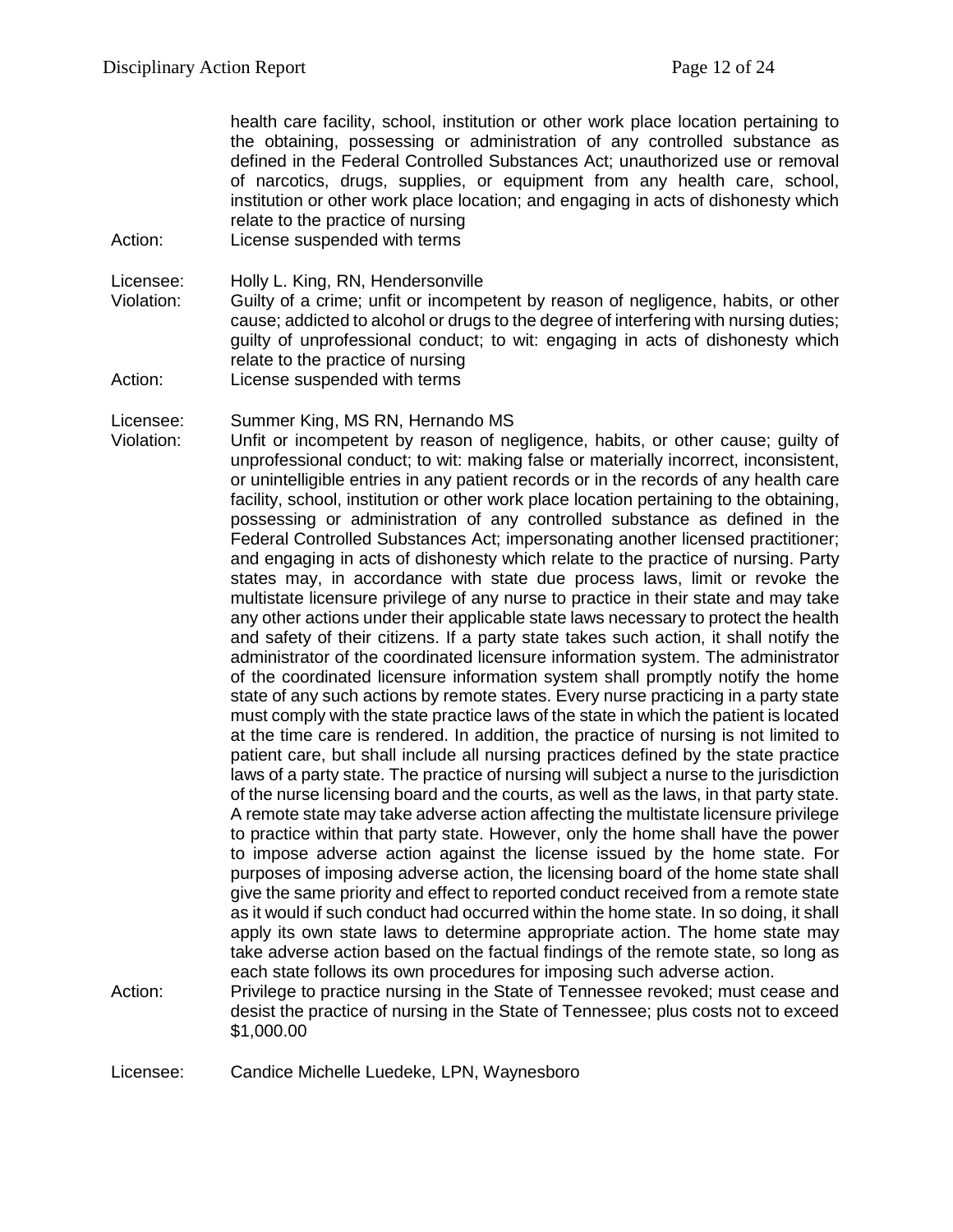- Violation: Guilty of unprofessional conduct; to wit: making false or materially incorrect, inconsistent, or unintelligible entries in any patient records or in the records of any health care facility, school, institution or other work place location pertaining to the obtaining, possessing or administration of any controlled substance as defined in the Federal Controlled Substances Act; unauthorized use or removal of narcotics, drugs, supplies, or equipment from any health care facility, school, institution or other work place location; and engaging in acts of dishonesty which relate to the practice of nursing
- Action: License suspended with terms; assessed civil penalties in the amount of \$2,000.00; plus costs not to exceed \$1,000.00

Licensee: Karen M. Luoma, RN, Simi Valley CA

Violation: Guilty of unprofessional conduct; to wit: unauthorized use or removal of narcotics, drugs, supplies, or equipment from any health care facility, school, institution or other work place location; and revocation, suspension, probation or other discipline of a license to practice nursing by another state territory of the United States for any act or omission which would constitute grounds for the revocation, suspension, probation or other discipline of a license in this state Action: License voluntarily surrendered

#### Licensee: William D. Manley, APRN/RN, Nashville

- Violation: Notwithstanding any other provision of this title, a physician licensed under title 63, chapter 6 or 9, is the only healthcare provider authorized to prescribe any buprenorphine product for any federal food and drug administration approved use in recovery or medication-assisted treatment. Healthcare providers not licensed pursuant to title 63, chapter 6 or 9 and who are otherwise permitted to prescribe Schedule II or III drugs under this title, are prohibited from prescribing any buprenorphine product for treatment of opioid dependence. However, the providers may participate in the assessment and management of patients with an opiate addiction. Any product containing buprenorphine, whether with or without naloxone, may only be prescribed for a use recognized by the federal food and drug administration. Failure to perform an appropriate history and physical examination; failure to make a diagnosis based upon the examinations and all diagnostic laboratory tests consistent with good health care; failure to formulate a therapeutic plan, and discuss it, along with the basis for it and the risks and benefits of various treatments options, a part of which might be the prescription or dispensed drug, with patient; and failure to insure availability of the Advanced Practice Nurse with proper authority to prescribe, or coverage for the patient for appropriate follow-up care Action: APRN certificate and RN license reprimanded; must complete The PBI Medical
	- Record Keeping Course, Nurse Edition and The PBI Prescribing Course: Opioids, Pain Management, and Addiction; assessed civil penalties in the amount of \$750.00; plus costs not to exceed \$5,000.00

Licensee: Donna D. Manning-Anderson, RN, Nashville

Violation: Guilty of unprofessional conduct; intentionally or negligently causing physical or emotional injury to a patient;

- Action: License suspended with terms; plus costs not to exceed \$250.00
- Licensee: Deanna Scharlene Mason, LPN, Speedwell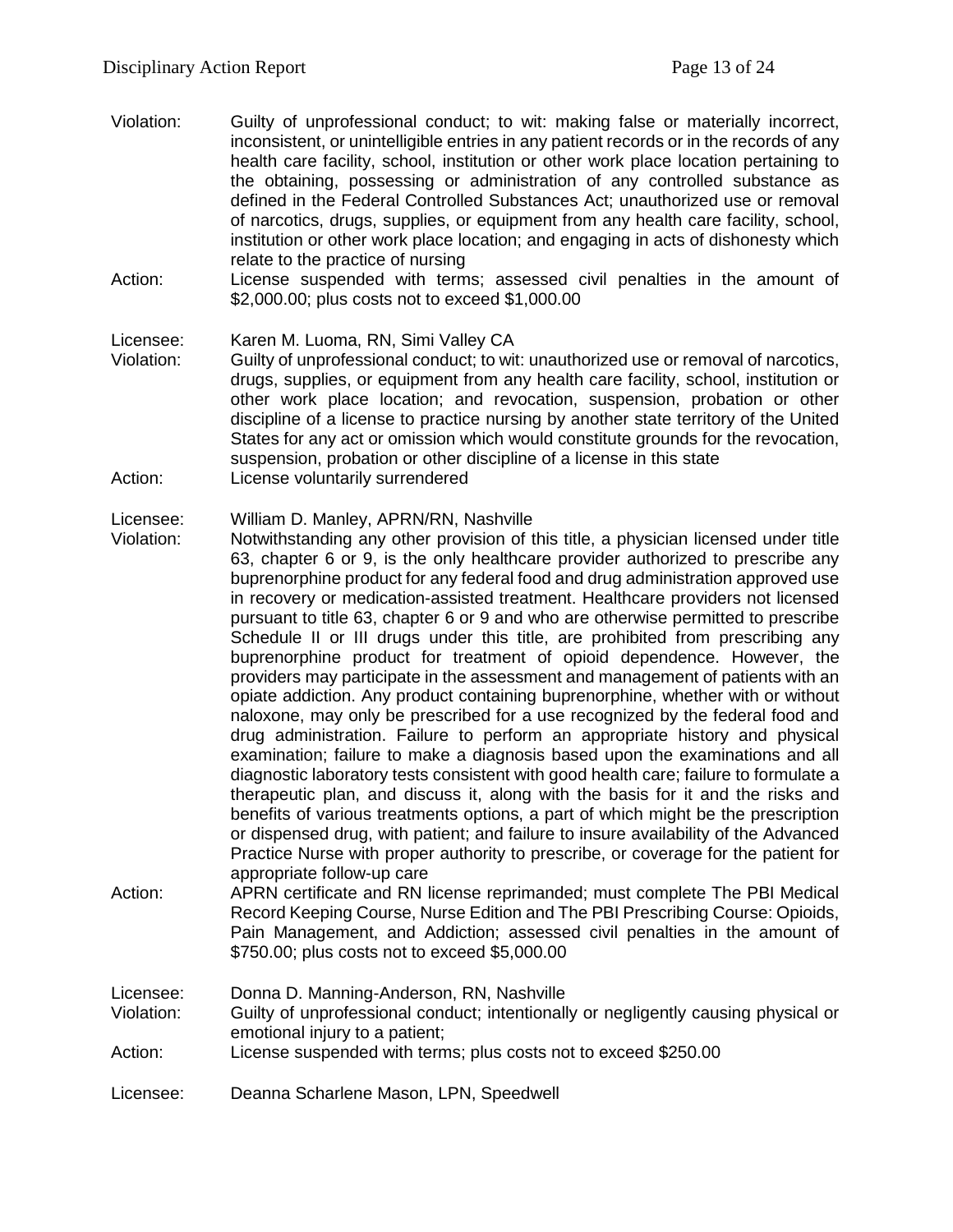- Violation: Guilty of unprofessional conduct; and refusing to submit to a drug test or testing positive for any drug on any government or private sector pre-employment, or employer-ordered confirmed drug test
- Action: License suspended with terms
- Licensee: Tawnya A. Mather, LPN, Greeneville<br>Violation: Guilty of unprofessional conduct: and
- Guilty of unprofessional conduct; and refusing to submit to a drug test or testing positive for any drug on any government or private sector pre-employment, or employer-ordered confirmed drug test
- Action: License suspended with terms

Licensee: Gina L. Morris (Smith), RN, Collierville

- Violation: Guilty of unprofessional conduct; to wit: unauthorized use or removal of narcotics, drugs, supplies, or equipment from any health care facility, school, institution or other work place location
- Action: License voluntarily surrendered
- Licensee: Macy B. Naylor, LPN, Bath Springs
- Violation: Unfit or incompetent by reason of negligence, habits, or other cause; addicted to alcohol or drugs to the degree of interfering with nursing duties; guilty of unprofessional conduct; to wit: the use of any intoxicating beverage or the illegal use of any narcotic or dangerous drug while on duty in any health care facility, school, institution, or other work place location; and being under the influence of alcoholic beverages, or under the influence of drugs which impair judgment while on duty in any health care facility, school, institution or other work place location Action: License suspended with terms
- Licensee: Abby Rohrabaugh, RN, Huntington IN

Violation: Guilty of unprofessional conduct; to wit: violating confidentiality of information or knowledge concerning the patient, except with required to do so by a court of law Action: License reprimanded

Licensee: Kimberly N. Schmid, TN, Clarksville

Violation: Guilty of a crime; unfit or incompetent by reason of negligence, habits, or other cause; guilty of unprofessional conduct; to wit: making false or materially incorrect, inconsistent, or unintelligible entries in any patient records or in the records of any health care facility, school, institution or other work place location pertaining to the obtaining, possessing or administration of any controlled substance as defined in the Federal Controlled Substances Act; unauthorized use or removal of narcotics, drugs, supplies, or equipment from any health care, school, institution or other work place location; revocation, suspension, probation or other discipline of a license to practice nursing by another state territory of the United States for any act or omission which would constitute grounds for the revocation, suspension, probation or other discipline of a license in this state; and engaging in acts of dishonesty which relate to the practice of nursing Action: License voluntarily surrendered; plus costs not to exceed \$250.00

# Licensee: Yashica A. Seaton, MS RN, Southaven MS

Unfit or incompetent by reason of negligence, habits, or other cause; guilty of unprofessional conduct; to wit: failure to maintain a record for each patient which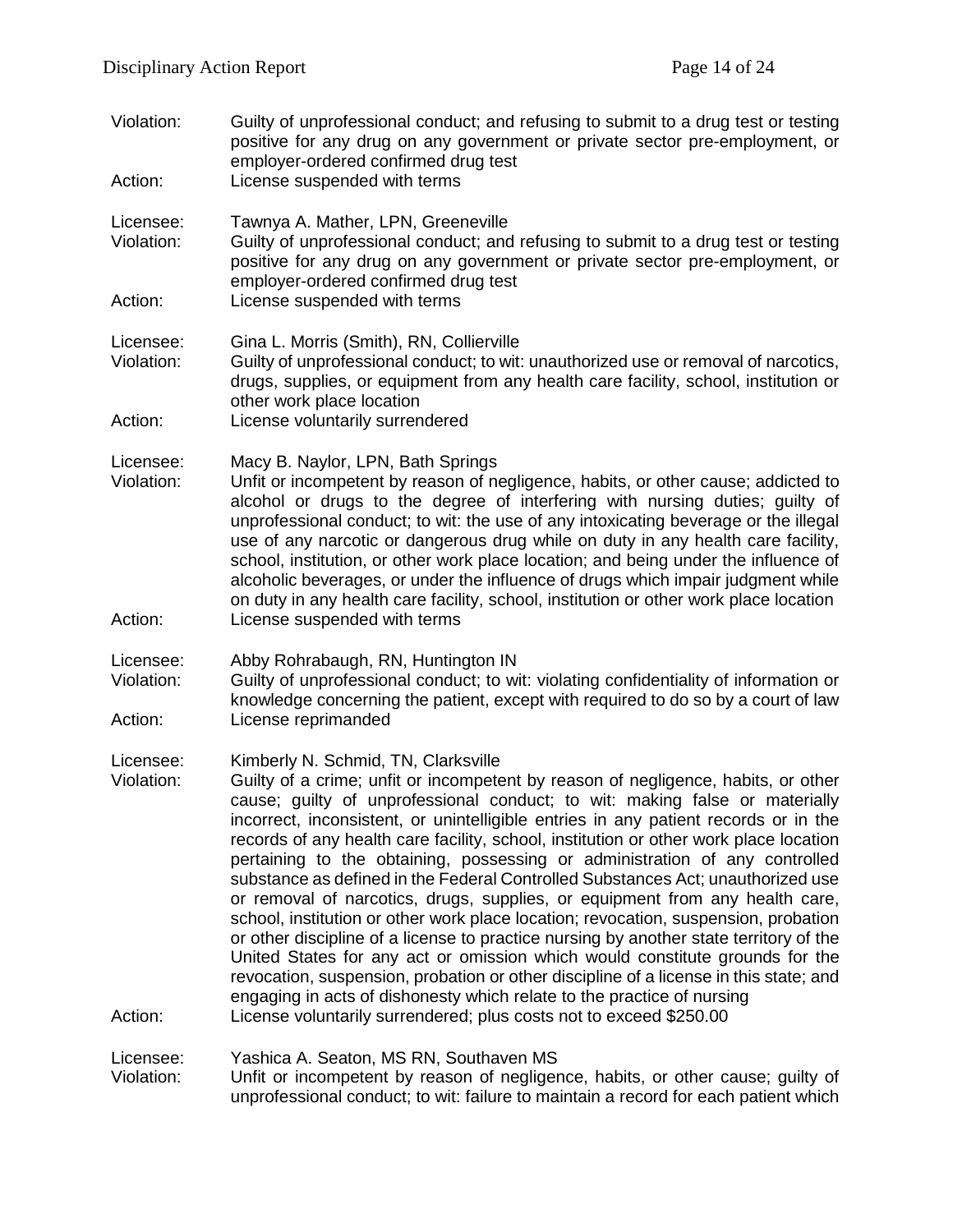accurately reflects the nursing problems and interventions for the patient and/or failure to maintain a record for each patient which accurately reflects the name and title of the nurse providing care; making false or materially incorrect, inconsistent, or unintelligible entries in any patient records or in the records of any health care facility, school, institution or other work place location pertaining to the obtaining, possessing or administration of any controlled substance as defined in the Federal Controlled Substances Act; unauthorized use or removal of narcotics, drugs, supplies, or equipment from any health care, school, institution or other work place location; and engaging in acts of dishonesty which relate to the practice of nursing. All party states shall be authorized, in accordance with existing state due process law, to take adverse action against a nurse's multistate licensure privilege such as revocation, suspension, probation or any other action that affects a nurse's authorization to practice under a multistate licensure privilege, including cease and desist actions. If a party state takes such action, it shall promptly notify the administrator of the coordinated licensure information system. The administrator of the coordinated licensure information system shall promptly notify the home state of any such actions by remote states. A nurse practicing in a party state must comply with the state practice laws of the state in which the client is located at the time service is provided. The practice of nursing is not limited to patient care, but shall include all nursing practice as defined by the state practice laws of the party state in which the client is located. The practice of nursing in a party state under a multistate licensure privilege will subject a nurse to the jurisdiction of the licensing board, the courts, and the laws of the party state in which the client is located at the time services is provided. In addition to the other powers conferred by state law, a licensing board shall have the authority to: Take adverse action against a nurse's multistate licensure privilege to practice within that party state. i. Only the home state shall have the power to take adverse action against a nurse's license issued by the home state. ii. For purposes of taking adverse action, the home state licensing board shall give the same priority and effect to reported conduct received from a remote state as it would if such conduct had occurred within the home state. In so doing, the home state shall apply its own state laws to determine appropriate action. Issue cease and desist orders impose an encumbrance on a nurse's authority to practice within that party state. Complete any pending investigations of a nurse who changes primary state of residence during the course of such investigations. The licensing board shall also have the authority to take appropriate action(s) and shall promptly report the conclusions of such investigations to the administrator of the coordinated licensure information system. The administrator of the coordinated licensure information system shall promptly notify the new home state of any such actions.

Action: Privilege to practice nursing in the State of Tennessee is voluntarily surrendered; must cease and desist the practice of nursing in the State of Tennessee

Licensee: Norma E. Sepulveda, RN, Nashville

- Violation: Guilty of unprofessional conduct; to wit: has violated or attempted to violate directly or indirectly or assisted in or abetted the violation of or conspired to violate any provision of this chapter or any lawful order of the board issued pursuant thereto; engaging in acts of dishonesty which relate to the practice of nursing; and practice nursing during this time the person's license issued under this chapter is suspended or revoked
- Action: License voluntarily surrendered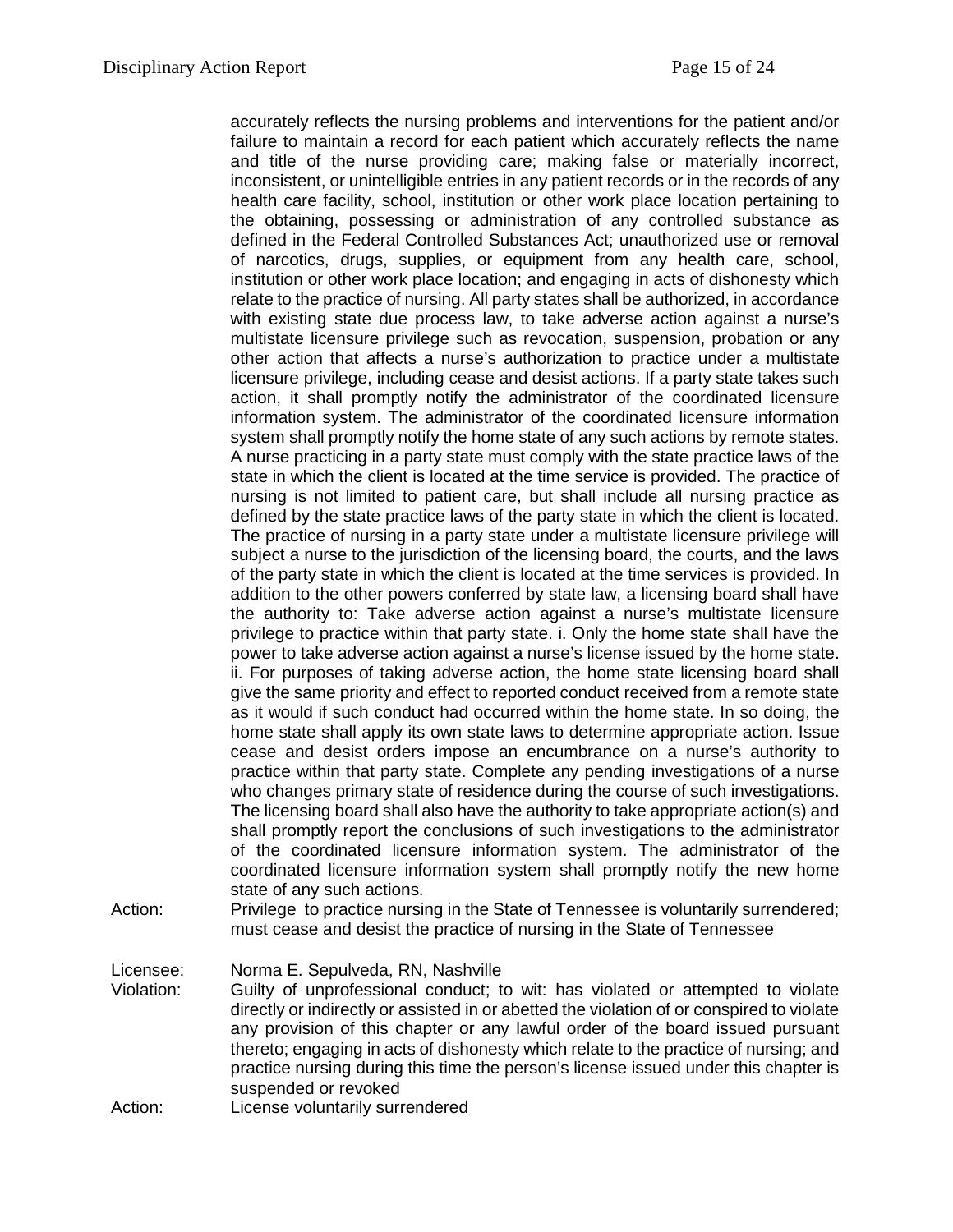# Licensee: Nissa M. Sissom, RN, Cookeville

- Guilty of unprofessional conduct; to wit: failure to maintain a record for each patient which accurately reflects the nursing problems and interventions for the patient and/or failure to maintain a record for each patient which accurately reflects the name and title of the nurse providing care; abandoning or neglecting a patient requiring nursing care; making false or materially incorrect, inconsistent, or unintelligible entries in any patient records or in the records of any health care facility, school, institution or other work place location pertaining to the obtaining, possessing or administration of any controlled substance as defined in the Federal Controlled Substances Act; and engaging in acts of dishonesty which relate to the practice of nursing
- Action: License placed on probation for no less than one year; must obtain thirty hours of continuing education; assessed civil penalties in the amount of \$500.00

#### Licensee: Holly L. Smithey, RN, Nashville

- Violation: Unfit or incompetent by reason of negligence, habits, or other cause; guilty of unprofessional conduct; to wit: being under the influence of alcoholic beverages, or under the influence of drugs which impair judgment while on duty in any health care facility, school, institution or other work place location
- Action: License suspended with terms; assessed civil penalties of \$400.00

#### Name: Miranda Annette Summitt, RN, Maryville

- Violation: Guilty of unprofessional conduct; to wit: failure to maintain a record for each patient which accurately reflects the nursing problems and interventions for the patient and/or failure to maintain a record for each patient which accurately reflects the name and title of the nurse providing care; making false or materially incorrect, inconsistent, or unintelligible entries in any patient records or in the records of any health care facility, school, institution or other work place location pertaining to the obtaining, possessing, or administration of any controlled substance as defined in the Federal Controlled Substances Act; unauthorized use or removal of narcotics, drugs, supplies, or equipment from any health care facility, school, institution of other work place location; the use of any intoxicating beverage or the illegal use of any narcotic or dangerous drug while on duty in any health care facility, school, institution, or other work place location; and being under the influence of alcoholic beverages, or under the influence of drugs which impair judgement while on duty in any health care facility, school, institution or other work place location. Refusing to submit to a drug test or testing positive for any drug on any government or private sector pre-employment, or employerordered confirmed drug test
- Action: License summarily suspended; shall cease and desist from practicing nursing in the state of Tennessee

Licensee: Denise J. Teasley, LPN, Clarksville<br>Violation: Unfit or incompetent by reason of n

Unfit or incompetent by reason of negligence, habits or other cause; addicted to alcohol or drugs to the degree of interfering with nursing duties; and guilty of unprofessional conduct; to wit: unauthorized use or removal of narcotics, drugs, supplies, or equipment from any health care facility, school, institution or other work place location; and engaging in acts of dishonesty which relate to the practice of nursing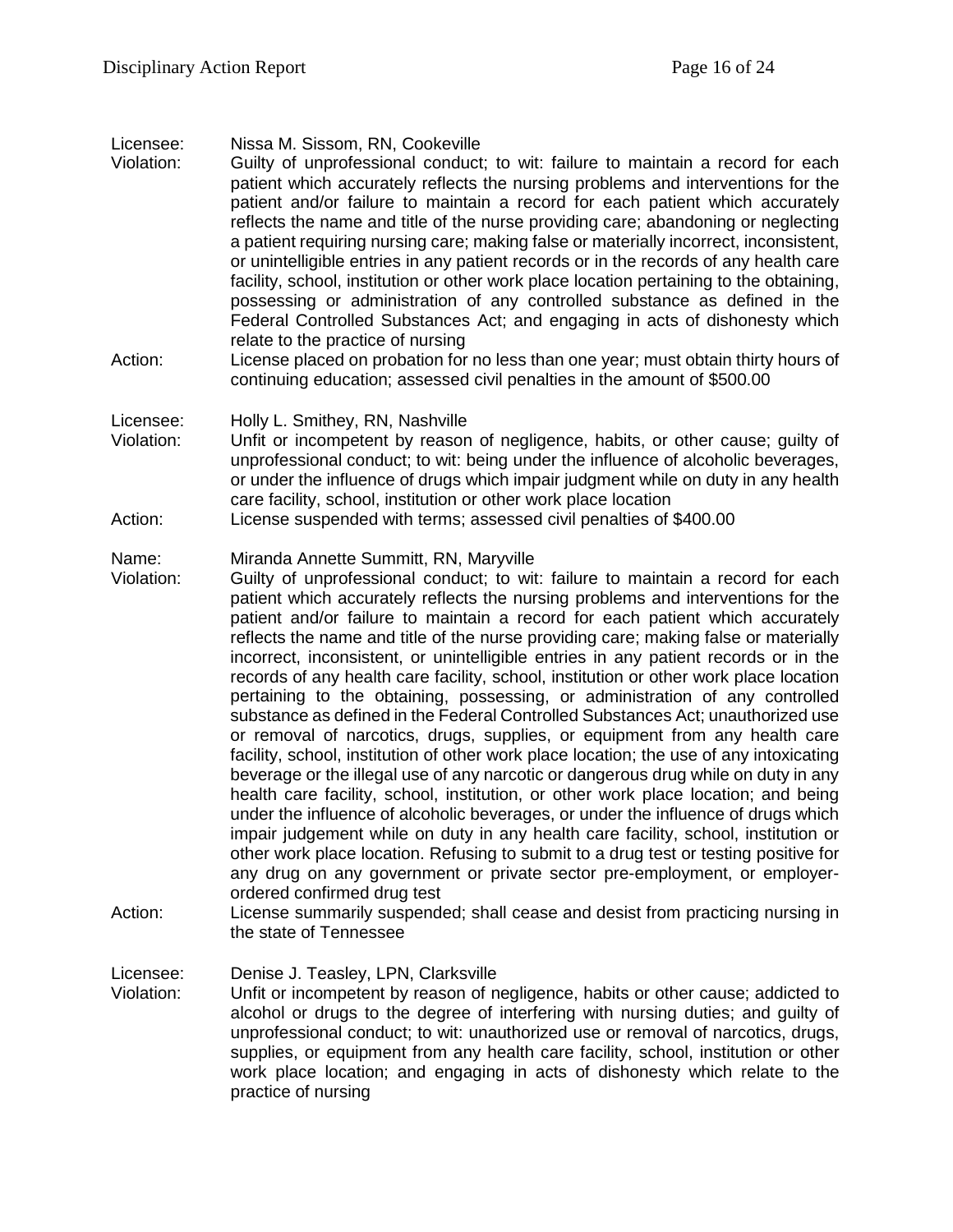Action: License suspended with terms

Licensee: Jamica D. Tiffany, LPN, Monterey

Violation: Guilty of unprofessional conduct; and refusing to submit to a drug test or testing positive for any drug on any government or private sector pre-employment, or employer-ordered confirmed drug test

Action: License suspended with terms

Licensee: Angela Mechelle Tucker, RN, Burns

- Violation: Guilty of a crime; unfit or incompetent by reason of negligence, habits, or other cause; guilty of unprofessional conduct; to wit: unauthorized use or removal of narcotics, drugs, supplies, or equipment from any health care facility, school, institution or other work place location; impersonating another licensed practitioner; and engaging in acts of dishonesty which relate to the practice of nursing
- Action: License suspended with terms

Licensee: Brandy L. Webb, LPN, Carthage<br>Violation: Guilty of unprofessional conduct:

- Guilty of unprofessional conduct; to wit: unauthorized use or removal of narcotics, drugs, supplies, or equipment from any health care, school, institution or other work place location; and engaging in acts of dishonesty which relate to the practice of nursing
- Action: License suspended with terms
- Licensee: Michael C. Williams, LPN, Chattanooga
- Violation: Refusing to submit to a drug test or testing positive for any drug on any government or private sector pre-employment, or employer-ordered confirmed drug test; and guilty of unprofessional conduct, to wit: failure to maintain a record for each patient which accurately reflects the nursing problems and interventions for the patient and/or failure to maintain a record for each patient which accurately reflects the name and title of the nurse providing care; and making false or materially incorrect, inconsistent, or unintelligible entries in any patient records or in the records of any health care facility, school, institution or other work place location pertaining to the obtaining, possessing or administration of any controlled substance as defined in the Federal Controlled Substances Act
- Action: License suspended with terms

Licensee: Tawana H. Williamson, LPN, Clarksville

- Violation: Addicted to alcohol or drugs to the degree of interfering with nursing duties; guilty of unprofessional conduct; to wit: unauthorized use or removal of narcotics, drugs, supplies, or equipment from any health care facility, school, institution or other work place location; and engaging in acts of dishonesty which relate to the practice of nursing
- Action: License voluntarily surrendered

Licensee: Priscilla J. Wiseman, RN, Smyrna

- Violation: Guilty of unprofessional conduct; and refusing to submit to a drug test or testing positive for any drug on any government or private sector pre-employment, or employer-ordered confirmed drug test
- Action: License suspended with terms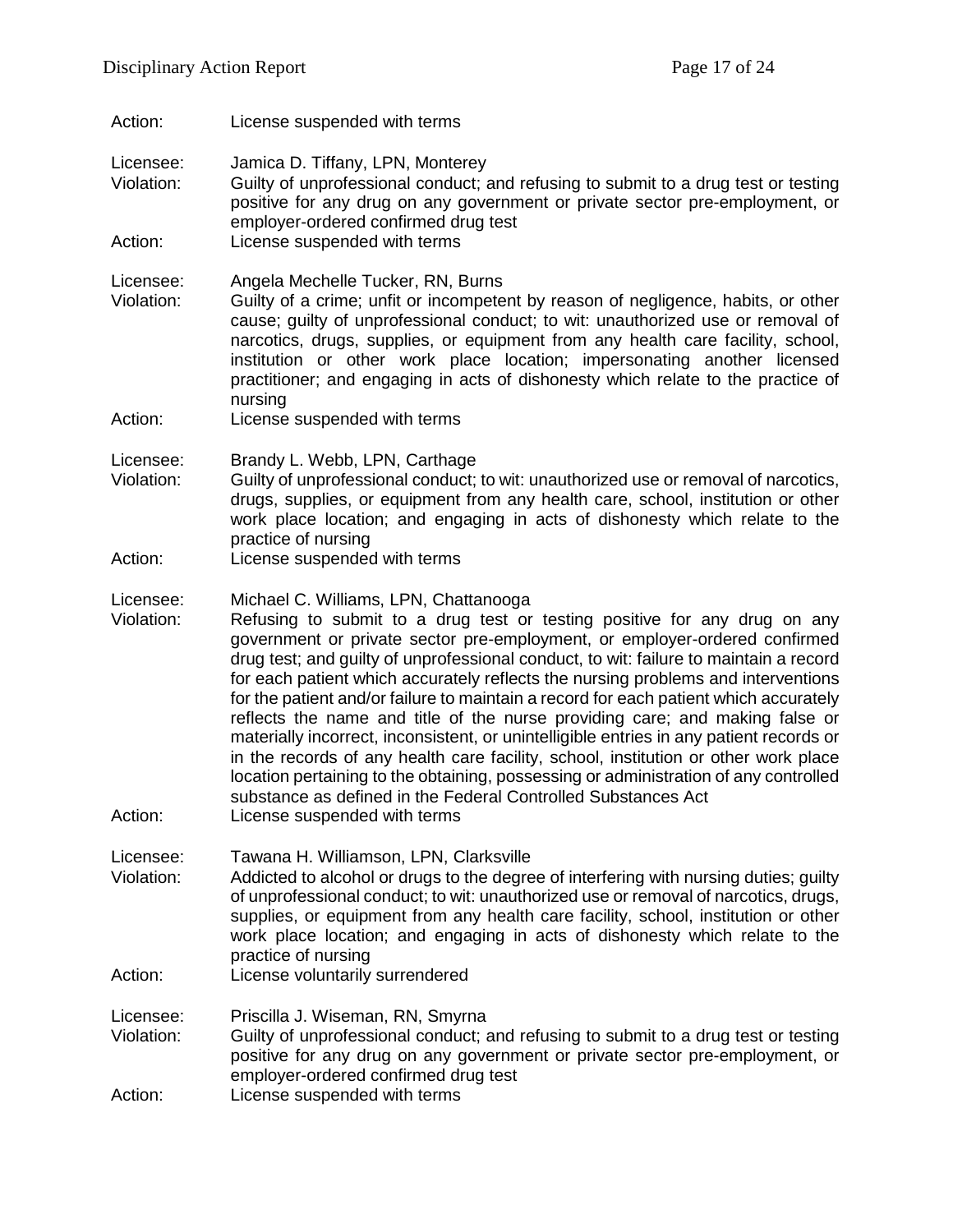### **BOARD OF OCCUPATIONAL THERAPY**

| Licensee:  | Madeline Rose Dadd, OT, Nashville                                  |
|------------|--------------------------------------------------------------------|
| Violation: | Failed to timely renew license and practiced on an expired license |
| Action:    | Agreed Citation with assessed civil penalty of \$200               |
| Licensee:  | Kelly Dawn Estes, OTA, Dickson                                     |
| Violation: | Failed to timely renew license and practiced on an expired license |
| Action:    | Agreed Citation with assessed civil penalty of \$200               |

#### **BOARD OF PHARMACY**

- Licensee: Melissa A. Blankenship, RT, Lexington
- Violation: Alleged to have been guilty of dishonorable, immoral, unethical or unprofessional conduct.
- Action: License voluntarily surrendered

Licensee: Samuel Maurice Jones, RT, Brownsville, Memphis,

- Violation: It is alleged that Respondent violated the following laws: It is unlawful for any person, firm or corporation to possess, sell, barter or give away any drug known as legend drugs…except upon the written prescription of a duly licensed physician, certified physician's assistant, nurse…who is rendering service under the supervision, control and responsibility of a licensed physician…a dentist, an optometrist…or a veterinarian, and compounded or dispensed by a duly registered pharmacist. It is unlawful for any person, firm or corporation to obtain or attempt to obtain a legend drug, or to procure to attempt to procure the administration of a legend drug, by fraud, deceit, misrepresentation, subterfuge, forgery, alteration of a prescription, by the concealment of material fact, or by the use of a false name or address. It is unlawful for any person to have in such person's possession, any drug herein defined or enumerated, without the same having been prescribed by a duly licensed physician, certified physician assistant, dentist, optometrist…or veterinarian, and having been dispensed by a pharmacy duly licensed and registered in this state, unless such person was a resident of another state and had the prescription therefore filled by a duly licensed and registered pharmacist of such other state. It is unlawful for any person knowingly or intentionally to: Acquire or obtain, or attempt to acquire or attempt to obtain, possession of controlled substance by misrepresentation, fraud, forgery, deception or subterfuge. Engaging in conduct prohibited or made unlawful by any of the provisions of parts 2-5 of this chapter or any other laws of the state or of the United States relating to drugs or to the practice of pharmacy. Been guilty of dishonorable, immoral, unethical or unprofessional conduct.
- Action: License voluntarily surrendered

Licensee: Loren Denise Kirby, RT, Chattanooga, Soddy Daisey, Dayton, Tennessee; Flintstone, Georgia

Violation: It is unlawful for any person, firm or corporation to possess, sell, barter or give away any drug known as legend drugs…except upon the written prescription of a duly licensed physician, certified physician's assistant, nurse…who is rendering service under the supervision, control and responsibility of a licensed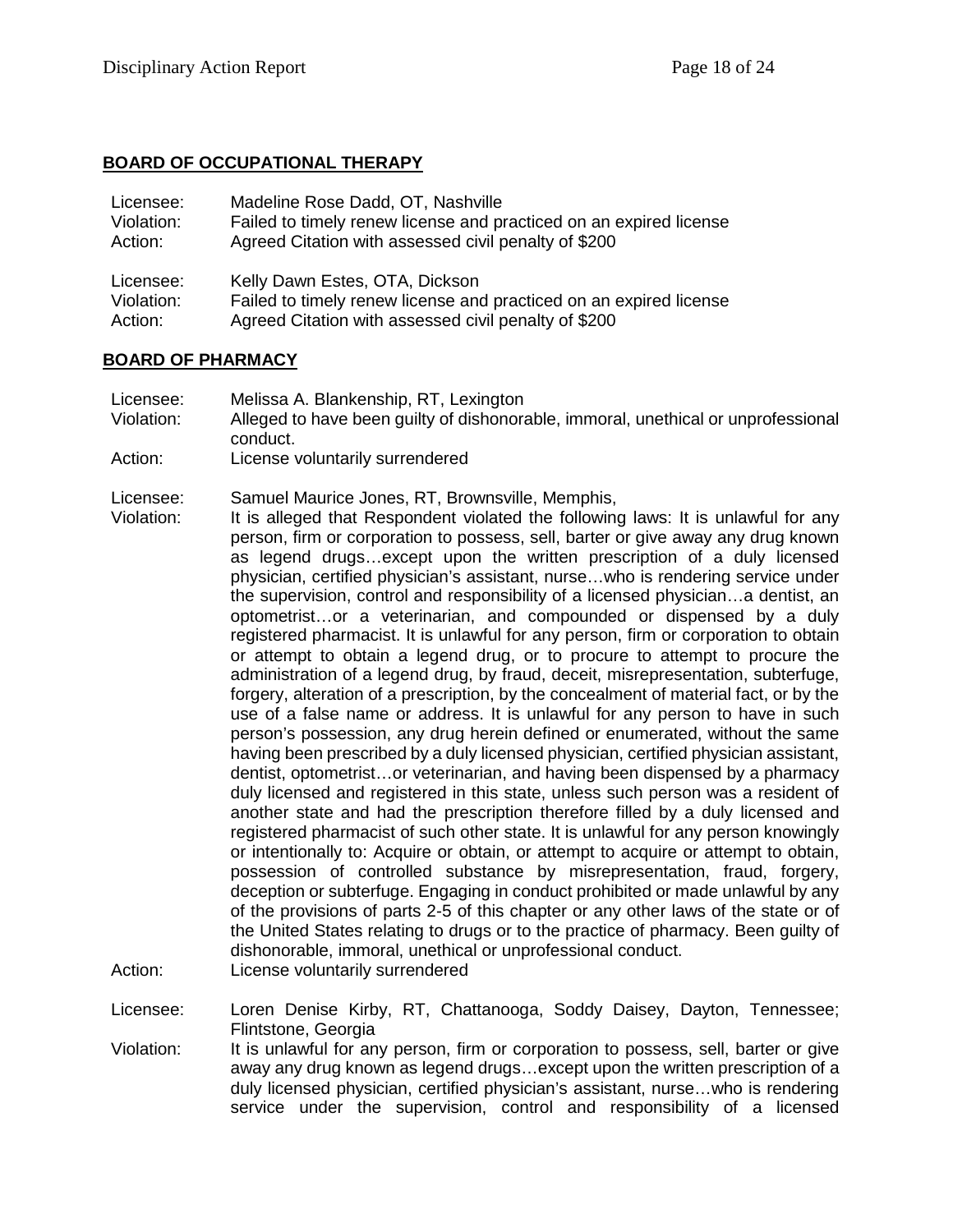physician…a dentist, an optometrist…or a veterinarian and compounded or dispensed by a duly registered pharmacist. It is unlawful for any person, firm or corporation to obtain or attempt to obtain a legend drug, or to procure to attempt to procure the administration of a legend drug, by fraud, deceit, misrepresentation, subterfuge, forgery, alteration of a prescription, by the concealment of a material fact, or by the use of a false name or address. It is unlawful for any person to have in such person's possession, any drug herein defined or enumerated, without the same having been prescribed by a duly licensed physician, certified physician assistant, dentist, optometrist…or veterinarian, and having been dispensed by a pharmacy duly licensed and registered in this state, unless such person was a resident of another state and had the prescription therefore filled by a duly licensed and registered pharmacist of such other state. It is unlawful for any person knowingly or intentionally to Acquire or obtain, or attempt to acquire or attempt to obtain, possession of a controlled substances by misrepresentation, fraud, forgery, deception or subterfuge. Engaging in conduct prohibited or made unlawful by any of the provisions of parts 2-5 of this chapter or any other laws of the state or of the United States relating to drugs or to the practice of pharmacy. Been guilty of dishonorable, immoral, unethical or unprofessional conduct[.] Action: License revoked; assessed costs not to exceed \$10,000.00

- Licensee: Jason Larry Miley, D.PH, Knoxville
- Violation: Guilty of dishonorable, immoral, unethical or unprofessional conduct
- Action: License place on probation
- Licensee: Theresa K. Miron, RT, Olive Branch, Mississippi

Violation: Guilty of drug diversion. It is unlawful for any person, firm or corporation to possess, sell, barter or give away any drug known as legend drugs…except upon the written prescription of a duly licensed physician, certified physician's assistant, nurse…who is rendering service under the supervision, control and responsibility of a licensed physician, and who meets the requirements…a dentist, an optometrist…or a veterinarian, and compounded or dispensed by a duly registered pharmacist. It is unlawful for any person, firm or corporation to obtain or attempt to obtain a legend drug, or to procure to attempt to procure the administration of a legend drug, by fraud, deceit, misrepresentation, subterfuge, forgery, alteration of a prescription, by the concealment of material fact, or by the use of a false name or address. It is unlawful for any person to have in such person's possession, any drug herein defined or enumerated, without the same having been prescribed by a duly licensed physician, certified physician assistant, dentist, optometrist…or veterinarian, and having been dispensed by a pharmacy duly licensed and registered in this state, unless such person was a resident of another state and had the prescription therefore filled by a duly licensed and registered pharmacist of such other state. It is unlawful for any person knowingly or intentionally to: Acquire or obtain, or attempt to acquire or attempt to obtain, possession of controlled substance by misrepresentation, fraud, forgery, deception or subterfuge. Engaging in conduct prohibited or made unlawful by any of the provisions of parts 2-5 of this chapter or any other laws of the state or of the United States relating to drugs or to the practice of pharmacy. Been guilty of dishonorable, immoral, unethical or unprofessional conduct.

Action: License voluntarily surrendered.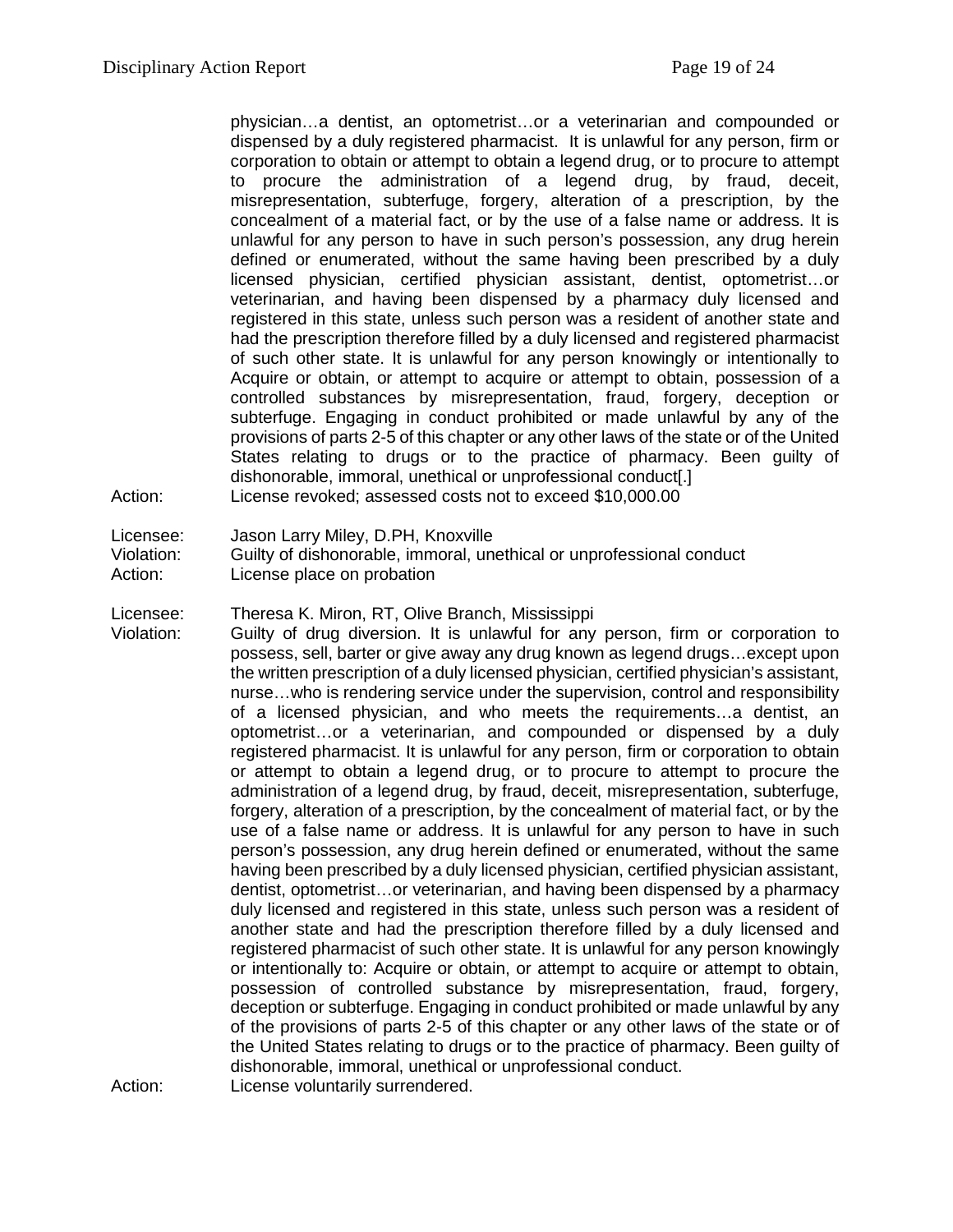#### Licensee: P&S Pharmacy, Inc. Kingsport

- Violation: It is alleged Respondent violated the following laws: A pharmacist may compound and dispense prescription drugs and devices and related materials only in a pharmacy practice site which is duly licensed by the board and which operates in compliance with Tennessee and federal laws and rules governing the practice of pharmacy. Before dispensing, a dispenser shall have the professional responsibility to check the database or have a healthcare practitioner extender check the database, if the dispenser is aware or reasonably certain, that a person is attempting to obtain a Schedule II-V controlled substance, identified by the Committee as demonstrating a potential for abuse for fraudulent, illegal, or medically inappropriate purposes. Any person who violates any rule of the board may be deemed guilty of dishonorable, immoral, unethical or unprofessional conduct. It is unlawful for any person: Who is subject to part 3 of this chapter, to distribute or dispense any controlled substance…or to distribute or dispense any controlled substance for any purposes other than those authorized by and consistent with the person's profession or occupational licensure or registration law, or to distribute or dispense any controlled substance in a manner prohibited by the person's professional or occupational licensure or registration law. Only pharmacists practicing at the pharmacy and pharmacists authorized by the pharmacist in charge shall be in possession of any keys or other access devices. Patient counseling: Upon the receipt of a medical or prescription order and following a review of the patient's record, a pharmacist shall personally counsel the patient or caregiver "face-to-face" if the patient or caregiver is present. If the patient or caregiver is not present, a pharmacist shall make a reasonable effort to counsel through alternative means; Upon the receipt of a request for a refill of a medical or prescription order, a pharmacist or a person designated by the pharmacist shall offer for the pharmacist to personally counsel the patient or caregiver;
- Action: License to be monitored by Affiliated Monitors, Inc. for 2 years; must pay 10% of all costs incurred

#### Licensee: Tiffany N. Roach, RT Ringgold, Georgia

Violation: Guilty of drug diversion. It is unlawful for any person, firm or corporation to possess, sell, barter or give away any drug known as legend drugs…except upon the written prescription of a duly licensed physician, certified physician's assistant, nurse…who is rendering service under the supervision, control and responsibility of a licensed physician, and who meets the requirements…a dentist, an optometrist…or a veterinarian, and compounded or dispensed by a duly registered pharmacist. It is unlawful for any person, firm or corporation to obtain or attempt to obtain a legend drug, or to procure to attempt to procure the administration of a legend drug, by fraud, deceit, misrepresentation, subterfuge, forgery, alteration of a prescription, by the concealment of material fact, or by the use of a false name or address. It is unlawful for any person to have in such person's possession, any drug herein defined or enumerated, without the same having been prescribed by a duly licensed physician, certified physician assistant, dentist, optometrist…or veterinarian, and having been dispensed by a pharmacy duly licensed and registered in this state, unless such person was a resident of another state and had the prescription therefore filled by a duly licensed and registered pharmacist of such other state. It is unlawful for any person knowingly or intentionally to: Acquire or obtain, or attempt to acquire or attempt to obtain, possession of controlled substance by misrepresentation, fraud, forgery,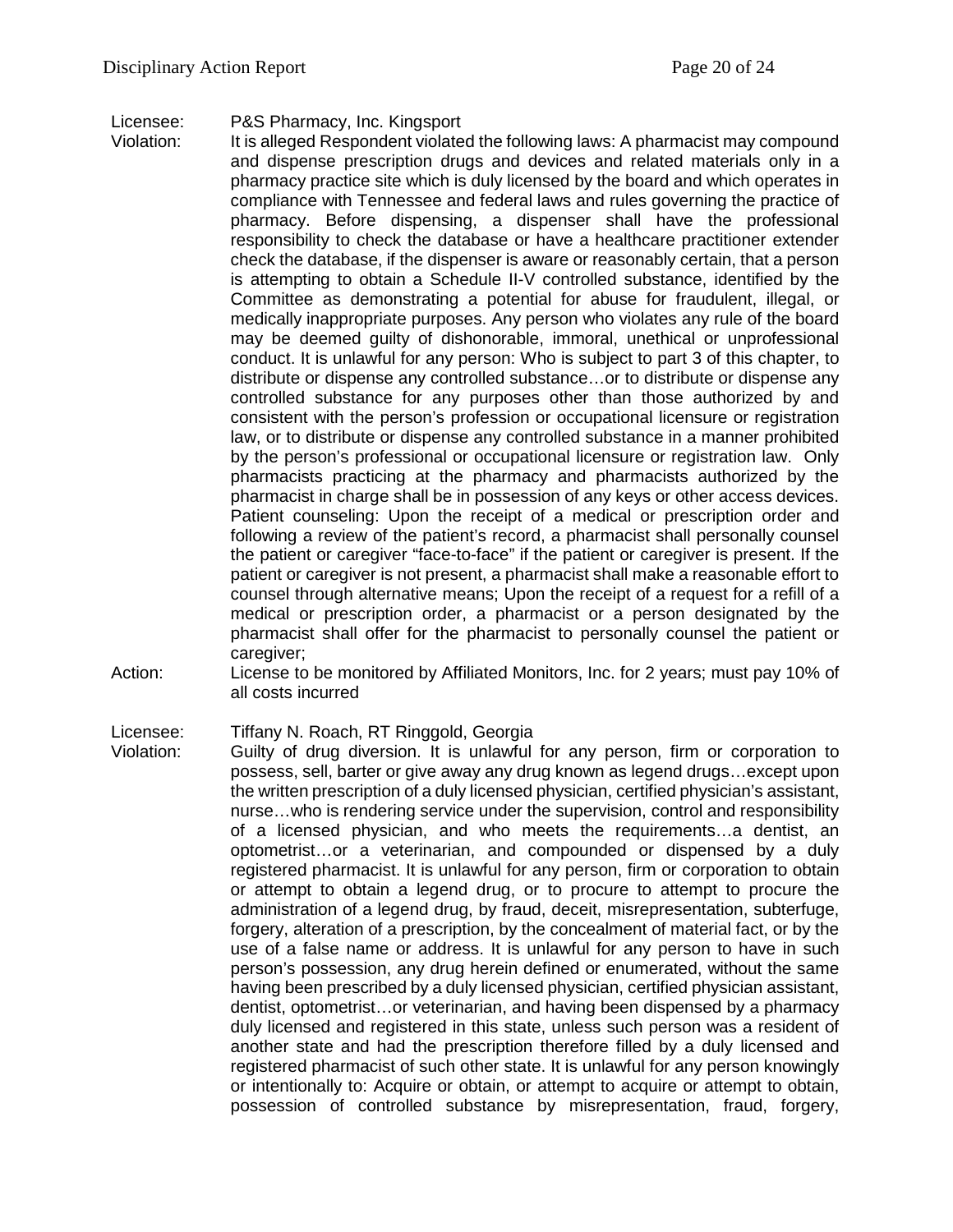deception or subterfuge. Engaging in conduct prohibited or made unlawful by any of the provisions of parts 2-5 of this chapter or any other laws of the state or of the United States relating to drugs or to the practice of pharmacy. Been guilty of dishonorable, immoral, unethical or unprofessional conduct. Action: License voluntarily surrendered.

- 
- Licensee: Stephanie Maria Rodgers, RT, Kingsport, TN; San Leandro, CA
- Violation: Been guilty of dishonorable, immoral, unethical or unprofessional conduct.
- Action: License voluntarily surrendered.

Licensee: Princess Quatene Tipton, RT, Mason

Violation: Guilty of drug diversion. It is unlawful for any person, firm or corporation to possess, sell, barter or give away any drug known as legend drugs…except upon the written prescription of a duly licensed physician, certified physician's assistant, nurse…who is rendering service under the supervision, control and responsibility of a licensed physician, and who meets the requirements…a dentist, an optometrist…or a veterinarian, and compounded or dispensed by a duly registered pharmacist. It is unlawful for any person, firm or corporation to obtain or attempt to obtain a legend drug, or to procure to attempt to procure the administration of a legend drug, by fraud, deceit, misrepresentation, subterfuge, forgery, alteration of a prescription, by the concealment of material fact, or by the use of a false name or address. It is unlawful for any person to have in such person's possession, any drug herein defined or enumerated, without the same having been prescribed by a duly licensed physician, certified physician assistant, dentist, optometrist…or veterinarian, and having been dispensed by a pharmacy duly licensed and registered in this state, unless such person was a resident of another state and had the prescription therefore filled by a duly licensed and registered pharmacist of such other state. It is unlawful for any person knowingly or intentionally to: Acquire or obtain, or attempt to acquire or attempt to obtain, possession of controlled substance by misrepresentation, fraud, forgery, deception or subterfuge. Engaging in conduct prohibited or made unlawful by any of the provisions of parts 2-5 of this chapter or any other laws of the state or of the United States relating to drugs or to the practice of pharmacy. Been guilty of dishonorable, immoral, unethical or unprofessional conduct.

Action: License voluntarily surrendered

Licensee: Shae L. Walker, RT, Chattanooga

Violation: Guilty of drug diversion. It is unlawful for any person, firm or corporation to possess, sell, barter or give away any drug known as legend drugs…except upon the written prescription of a duly licensed physician, certified physician's assistant, nurse…who is rendering service under the supervision, control and responsibility of a licensed physician, and who meets the requirements…a dentist, an optometrist…or a veterinarian, and compounded or dispensed by a duly registered pharmacist. It is unlawful for any person, firm or corporation to obtain or attempt to obtain a legend drug, or to procure to attempt to procure the administration of a legend drug, by fraud, deceit, misrepresentation, subterfuge, forgery, alteration of a prescription, by the concealment of material fact, or by the use of a false name or address. It is unlawful for any person to have in such person's possession, any drug herein defined or enumerated, without the same having been prescribed by a duly licensed physician, certified physician assistant, dentist, optometrist…or veterinarian, and having been dispensed by a pharmacy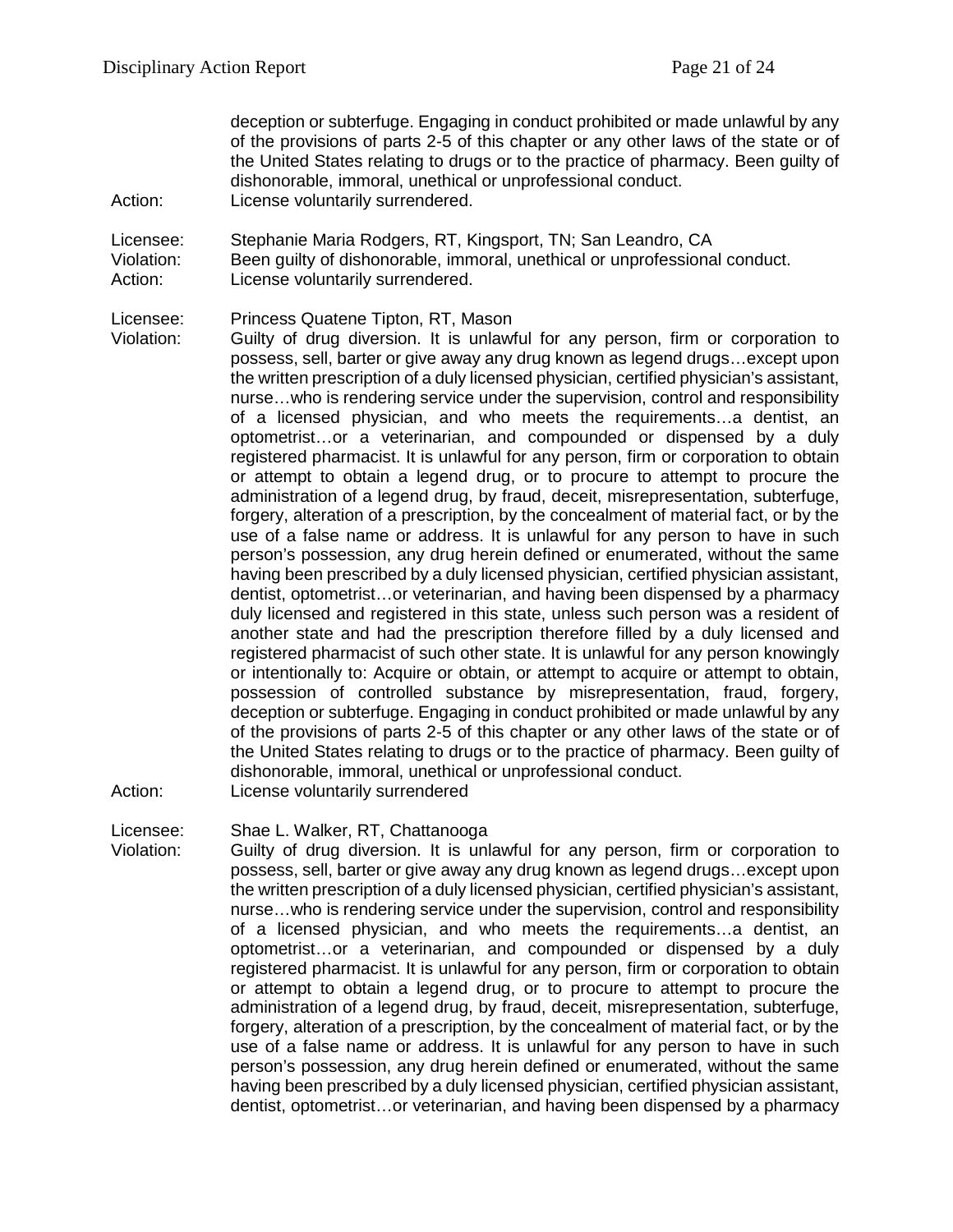duly licensed and registered in this state, unless such person was a resident of another state and had the prescription therefore filled by a duly licensed and registered pharmacist of such other state. It is unlawful for any person knowingly or intentionally to: Acquire or obtain, or attempt to acquire or attempt to obtain, possession of controlled substance by misrepresentation, fraud, forgery, deception or subterfuge. Engaging in conduct prohibited or made unlawful by any of the provisions of parts 2-5 of this chapter or any other laws of the state or of the United States relating to drugs or to the practice of pharmacy. Been guilty of dishonorable, immoral, unethical or unprofessional conduct.

Action: License voluntarily surrendered

#### Licensee: Wells Pharmacy Network, LLC, Pharm, Dyersburg

Violation: Any drug or device that is misbranded, out of date, old, deteriorated, not kept under proper refrigeration as required, or that has been exposed to fire, heat, smoke, water, flood or windstorm damage is deemed to be adulterated, and the possession, sale or distribution of those drugs or devices is prohibited. Engaged in conduct prohibited or made unlawful by any of the provisions of parts 2-5 of this chapter or any other laws of the state or of the United States relating to drugs or to the practice of pharmacy. All sterile products shall be prepared in compliance with applicable USP standards for pharmaceutical compounding. Any facility that compounds sterile products shall comply with applicable USP standards. Action: License reprimanded; assessed costs not to exceed \$10,000.00

#### Licensee: Veronica E. Williams, RT, Knoxville

Violation: Guilty of drug diversion. It is unlawful for any person, firm or corporation to possess, sell, barter or give away any drug known as legend drugs…except upon the written prescription of a duly licensed physician, certified physician's assistant, nurse…who is rendering service under the supervision, control and responsibility of a licensed physician, and who meets the requirements…a dentist, an optometrist…or a veterinarian, and compounded or dispensed by a duly registered pharmacist. It is unlawful for any person, firm or corporation to obtain or attempt to obtain a legend drug, or to procure to attempt to procure the administration of a legend drug, by fraud, deceit, misrepresentation, subterfuge, forgery, alteration of a prescription, by the concealment of material fact, or by the use of a false name or address. It is unlawful for any person to have in such person's possession, any drug herein defined or enumerated, without the same having been prescribed by a duly licensed physician, certified physician assistant, dentist, optometrist…or veterinarian, and having been dispensed by a pharmacy duly licensed and registered in this state, unless such person was a resident of another state and had the prescription therefore filled by a duly licensed and registered pharmacist of such other state. It is unlawful for any person knowingly or intentionally to: Acquire or obtain, or attempt to acquire or attempt to obtain, possession of controlled substance by misrepresentation, fraud, forgery, deception or subterfuge. Engaging in conduct prohibited or made unlawful by any of the provisions of parts 2-5 of this chapter or any other laws of the state or of the United States relating to drugs or to the practice of pharmacy. Been guilty of dishonorable, immoral, unethical or unprofessional conduct.

Action: License voluntarily surrendered

#### **BOARD OF PHYSICAL THERAPY**